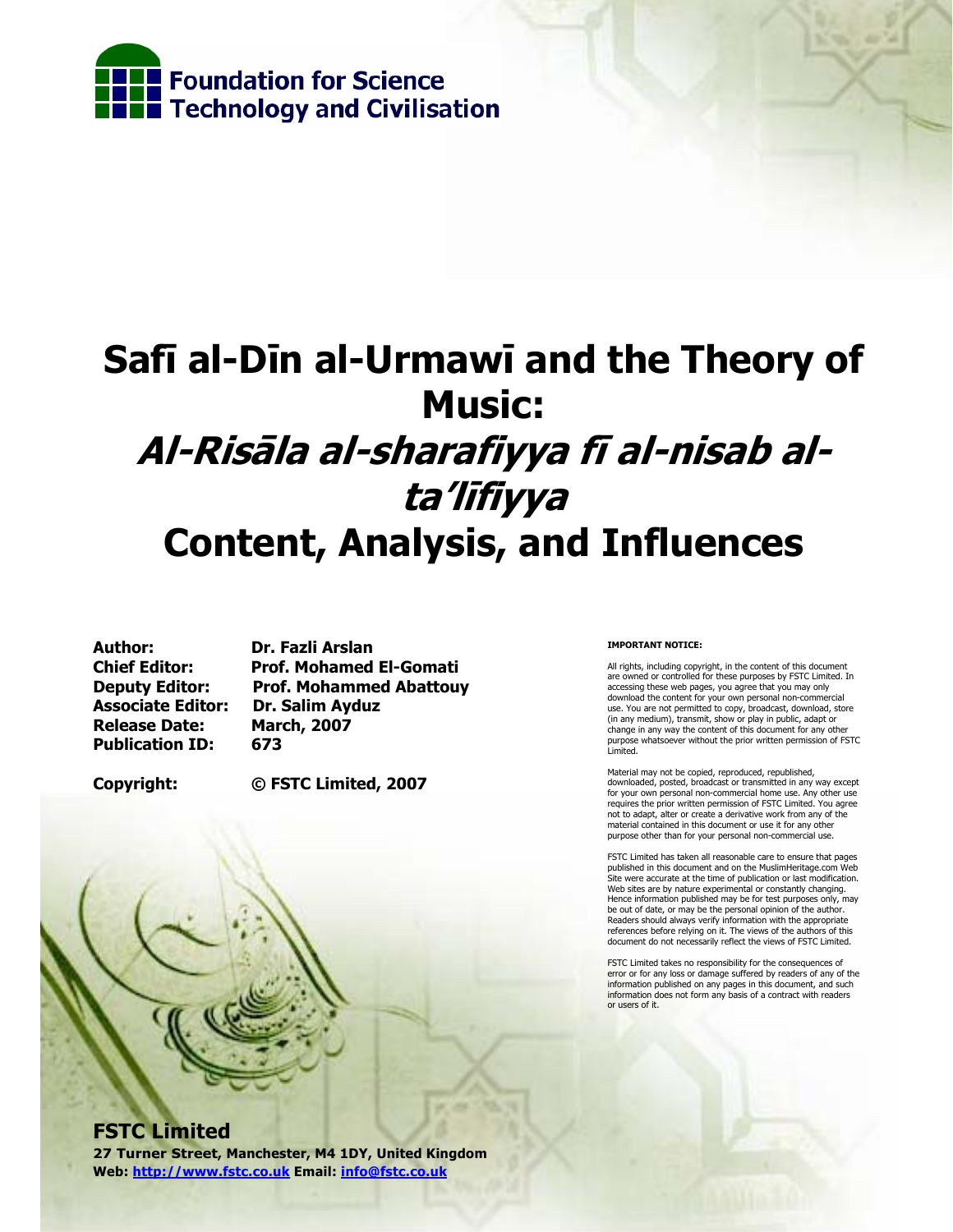## **SAFĪ AL-DĪN AL-URMAWĪ AND THE THEORY OF MUSIC: AL-RISĀLA AL-SHARAFIYYA FĪ AL-NISAB AL-TA'LĪFIYYA CONTENT, ANALYSIS, AND INFLUENCES**

Dr. Fazli Arslan<sup>\*</sup>

## **Introduction**

One of the most important figures of the history of Middle Eastern music is Safī al-Dīn 'Abd al-Mumin al-Urmawī (d. 1294). One meets his name in the introductions to most of the books written in the field of the theory of Eastern music. Al-Urmawī analyzed thoroughly the Greek sources and the works of Muslim scholars such as al-Kindī, al-Fārābī and Ibn Sīnā. He studied the practical music of his time scientifically and systematized it. The theory and practice of this systematization can be found in his main treatise al-Risala al-sharafiyya fi al-nisab al-ta'lifiyya (The Sharafian Treatise on Musical Proportions).

It is acknowledged that the contribution of Safī al-Dīn al-Urmawī is of tremendous importance in the chain of theoretical works in the history of Arabic music starting with al-Kindī. He studied the sciences in al-Mustansiriyya school in Baghdad and was well known as a celebrated calligrapher and writer of literature. Safī al-Din was also a good physicist and a performer of the  $\bar{u}d$  (oriental lute). Being famous with his compositions abroad, Safī al-Dīn invented two musical instruments and trained students in the fields of calligraphy and music. "Old Orient Sound System with 17 Notes" which was systematized by Safī al-Dīn was considered as one of the best sound systems by some writers. It is thanks to this system and other achievements that he was claimed as Zarlino of the Orient.

The works of Safī al-Dīn in the field of music theory, Kitab al-adwar (The Book of Musical Modes) and al-Risala al-sharafiyya fi al-nisab al-ta'lifiyya were the sources for many authors who wrote about the theory of music for several centuries after his time. Qutb al-Dīn Mahmud al-Shīrāzī (d. 1310), Abd al-Qadīr b. Ghaybī al-Marāghī (d. 1435), Fath Allāh Mūmin al-Shirwānī (d. 1486), Muhammad b. 'Abd al-Hamīd al-Lādhiqī (d. 1494) and Alishah b. Haci Buke (d. 1500) are some of the writers who relied on Safī al-Dīn in their works.

The treatise al-Risala al-sharafiyya consists of five discourses under different headings. Its content is analysed in this article.<sup>1</sup> A special focus is laid on the mathematical fundamentals of music in the second, third and fourth discourses of the book. The parts of the works of al-Kindī al-Fārābī and Ibn Sīnā that benefited to Safī al-Dīn are also indicated. Finally, the traces of al-Sharafiyya are tracked by showing references to it in some works written in later centuries, in order to emphasize the impact of the book on the subsequent studies and the innovations it brought.

<sup>\*</sup> The Ministry of Education of Turkey, the Board of Education, the Centre of Examining Educational Materials.

<sup>&</sup>lt;sup>1</sup> The study is based on the Arabic text that I have extracted from the three oldest manuscript copies of al-Sharafiyya in Turkey (The Language and History-Geography Faculty, Saib Sencer MS I/4810; Topkapi Palace Museum Library, Ahmad III, MS 3460; Nuruosmani Library, MS 3647) and the copy in Paris Bibliotheque Nationale, MS 2479.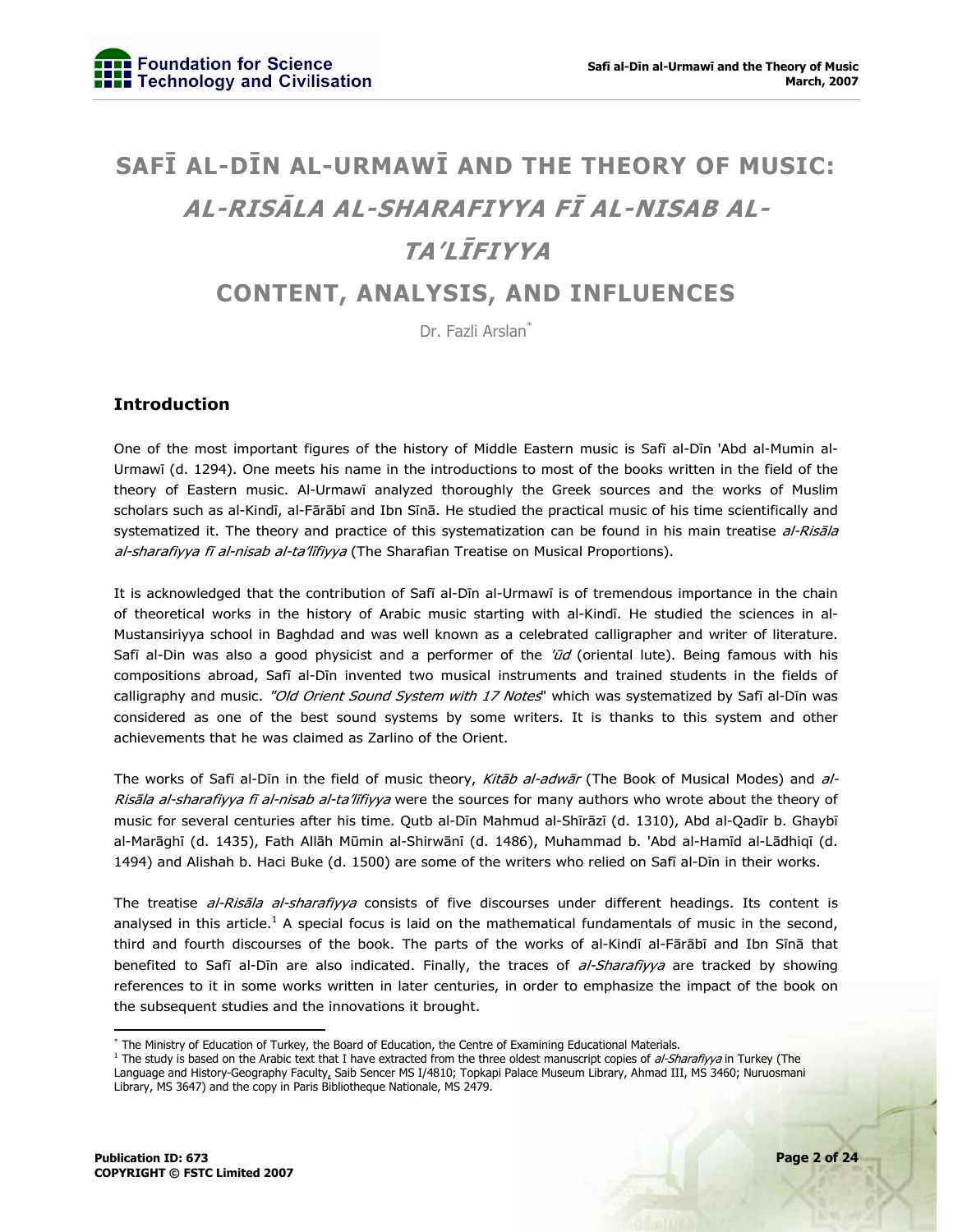

## **First Discourse of al-Sharafiyya**

In the first discourse of al-Sharafiyya, composed of five subheadings, Safī al-Dīn examined the theory of sound and approached the subject by narrating ideas mostly from al-Fārābī and partly from Ibn Sīnā. In this discourse, Safī al-Dīn explains the ideas of al-Fārābī on the formation of sound and points out what he considers as the defective aspects of the Second Master's analysis. He defines the note and explains the reasons of the acuity and gravity. In this context, he examines some ideas of al-Fārābī and Ibn Sīnā on this subject and indicates that he disagrees with them and states the falsity of their opinions. Then he explains the reasons of the acuity and gravity in the stringed and wind instruments, before he writes on the features of the note. $<sup>2</sup>$ </sup>



**Figure 1.** Cover of the CD-Rom issued in February 2007 "Music of the Abbasid Era: The Legacy of Safiy ad-Dîn al-Urmawî" by the violonist and musicologist Nidaa Abou Mrad and the Arab classical music ensemble of Antonine University (Lebanon).

## **Second Discourse**

This chapter is about ratios of numbers to each other, making up of intervals, the ratio of the intervals made up, the levels and names of consonance and dissonance.

#### **The Ratio between the Numbers:**

 2 On the theory of sound, see Abū Nasr Muhammad b. Muhammad b. Tarkhān al-Fārābī (d. 950), Kitāb al-Mūsīqī al-Kabīr, ed, Ğattās Abd al-Malik Khashaba and Mahmûd Ahmad al-Hifnī, Cairo, n.d. pp. 211-224; Ikhwān al-Safā, *Rasā'il: al-Risāla al-Khāmisa fī al-mūsīqī,* edited by Khayr al-Dīn al-Ziriklī, Cairo, 1928, vol. 1, 137-141; Ibn Sīnā, (d. 1037), Kitāb al-Shifā, Gawāmi' 'ilm al-mūsīqī, edited by Zekeriyyā Yūsuf, Cairo, 1956. pp. 4-13; R. D'Erlanger, "Traité anonyme dédié au Sultan Osmanli Muhammed II", La Musique Arabe, Paris, 1939, iii, 17-25; Fath Allāh al-Shirwānī Majalla fī al-mūsīqī, edited by Fuat Sezgin, Frankfurt 1986, v. 26, fols. 47-54; Muhammad b. 'Abd al-Hamīd al-Lādhiqī, al-Risāla al-fathiyya fī al-mūsīqī Istanbul Municipality, Taqsim Ataturk Library MS K23, fols: 13b-16b; Rauf Yekta, Türk Mûsikîsi Nazariyâti (Turkish music theory), Istanbul, 1924, pp. 14-34.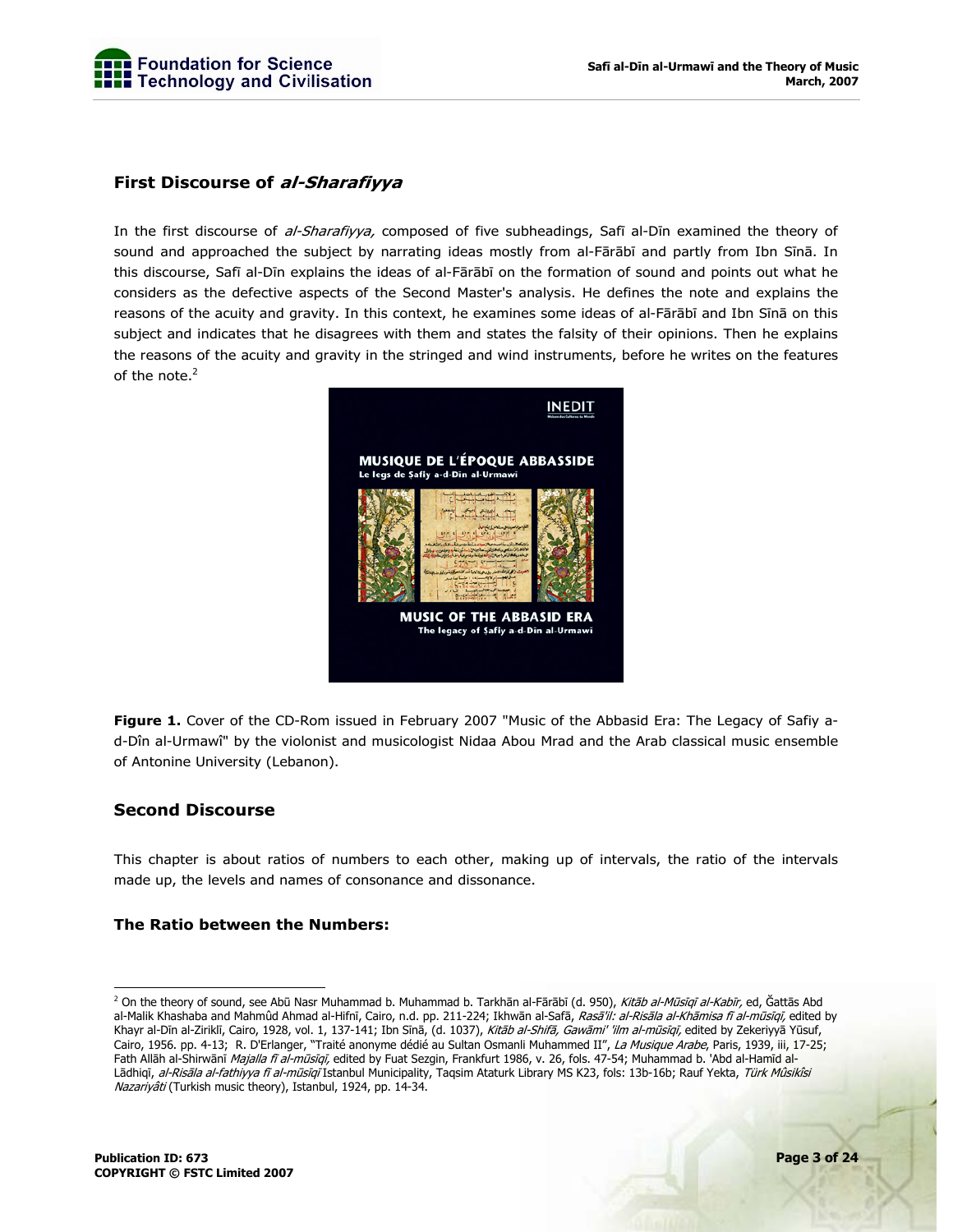According to Safī al-Dīn there is always a ratio between two numbers. He arranged them as 12 parts. Firstly, two numbers are equal to each other (the position of equality) if there is no equality between the numbers, there is one of the ratios below:

Mithl and guz<sup>4</sup>: First level  $1+1/2$  (3/2), then continuing to infinity  $1+1/3$  (4/3),  $1+1/4$  (5/4). This super particular is the ratio of  $(1+1/N)$ .

Mithl and agz $\bar{a}$ : the first level of this goes on like  $1+2/3$  (5/3),  $1+3/4$  (7/4),  $1+4/5$  (9/5)...

Di'f and guz': starts with  $2+1/2$  (5/2) and goes on like  $2+1/3$  (7/3),  $2+1/4$  (9/4) ...

Di'f and agza<sup>\*</sup>: starts with 2+2/3 (8/3) and goes on like 2+3/4 (11/4), 2+4/5 (14/5) ...

Amthal: First level is 3 and then goes on like 5, 6, 7, 9 ...

Amthal and guz': First level goes on like 3+1/2 (7/2), 3+1/3 (10/3), 3+1/4 (13/4) ...

Amthal and agzā<sup>'</sup>: First level goes on like 3+2/3 (11/3), 3+3/4 (15/4) ....

Ada'f: First level is 4, then goes on like 8, 16. In order to keep the word short Safī al-Dīn says "guz' and agzā are added like this and goes on forever". That is to say, ada'f and guz' starts with 4+1/2 (9/2), 4+1/3 (13/3), and *ada'f and agzā'* with  $4+2/3$  (14/3) then goes on like  $4+3/4$  (19/4) ....

Then he showed all the ratios between the two numbers on a thread divided into 12 equal parts in order to make us see all the ratios practically.

> M A в C D h V Z H T Y YA YB

Let us have a look at the ratios between numbers on this figure.

YB/Y=6/5, YB/T=4/3, YB/H=3/2, YB/Z=12/7, YB/V=2, YB/h=12/5, YB/D=3, YB/C=4, YB/B=6, Then, YA/Y=11/10, YA/T=11/9, YA/H=11/8, YA/Z=11/7, YA/V=11/6, YA/h=11/5, YA/D=11/4, YA/C=11/3, YA/B=11/2, Then, Y/T=10/9, Y/H=5/4, Y/Z=10/7, Y/V=5/3, Y/h=2, Y/D=5/2, Y/C=10/3, Y/B=5, Then, T/H=9/8, T/Z=9/7, T/V=3/2, T/h=9/5, T/D=9/4, T/C=3, T/B=9/2, Then, H/Z=8/7, H/V=4/3, H/h=8/5, H/D=2, H/C=8/3, H/B=4, Then, Z/V=7/6, Z/h=7/5, Z/D=7/4, Z/C=7/3, Z/B=7/2, Then, V/h=6/5, V/D=3/2, V/C=2, V/B=3, Then, h/D=5/4, h/C=5/3, h/B=5/2, Then, D/C=4/3, D/B=2, D/A=4, Then, C/B=3/2, C/A=3, Then,  $B/A=2^3$ 

#### **The Names of the Intervals:**

Safī al-Dīn names the intervals which he calls "usable". He points out that the rest is recognized with their ratios. The intervals are:

1. Zu'l-kul merrateyn (two octaves): The first of the intervals Safī al-Dīn names. The interval positioned between YB/C, H/B, D/A is the first level of  $ada$  flevel. Its ratio is  $2/1x^2/1=4/1$ .

2. Zu'l-kul ve'l-hams (octave and penta chord): It is between YB/D, T/C, V/B.  $2/1x3/2=3$ .

3. Zu'l-kul ve'l erba' (octave and tetra chord): H/C interval is an example for this.  $2/1x4/3=8/3$ .

4. Zu'l-kul (octave): It is positioned between the intervals of YB/V, Y/h, H/D, V/C, D/B, B/A. Its value is 2/1.

5. Zu'l-hams (penta chord): The first of mithl and guz' levels. It is positioned between YB/H, T/V, V/D. Its ratio is 3/2.

<sup>&</sup>lt;sup>3</sup> These 11 ratios which are out of the numbers of equality are mentioned in *Mukaddimāt al-usūl* as it was mentioned in *al-Sharafiyya*, Alishah b. Haci Buke, Mugaddimāt al-usūl, University of Istanbul, The Library of Ancient Works, The Department of Persian Manuscripts, MS 1097, fol. 5a. For more details on the intervals and ratios in al-Shirwānī, see al-Shirwānī, Majalla fī al-mūsīqī, fol. 39.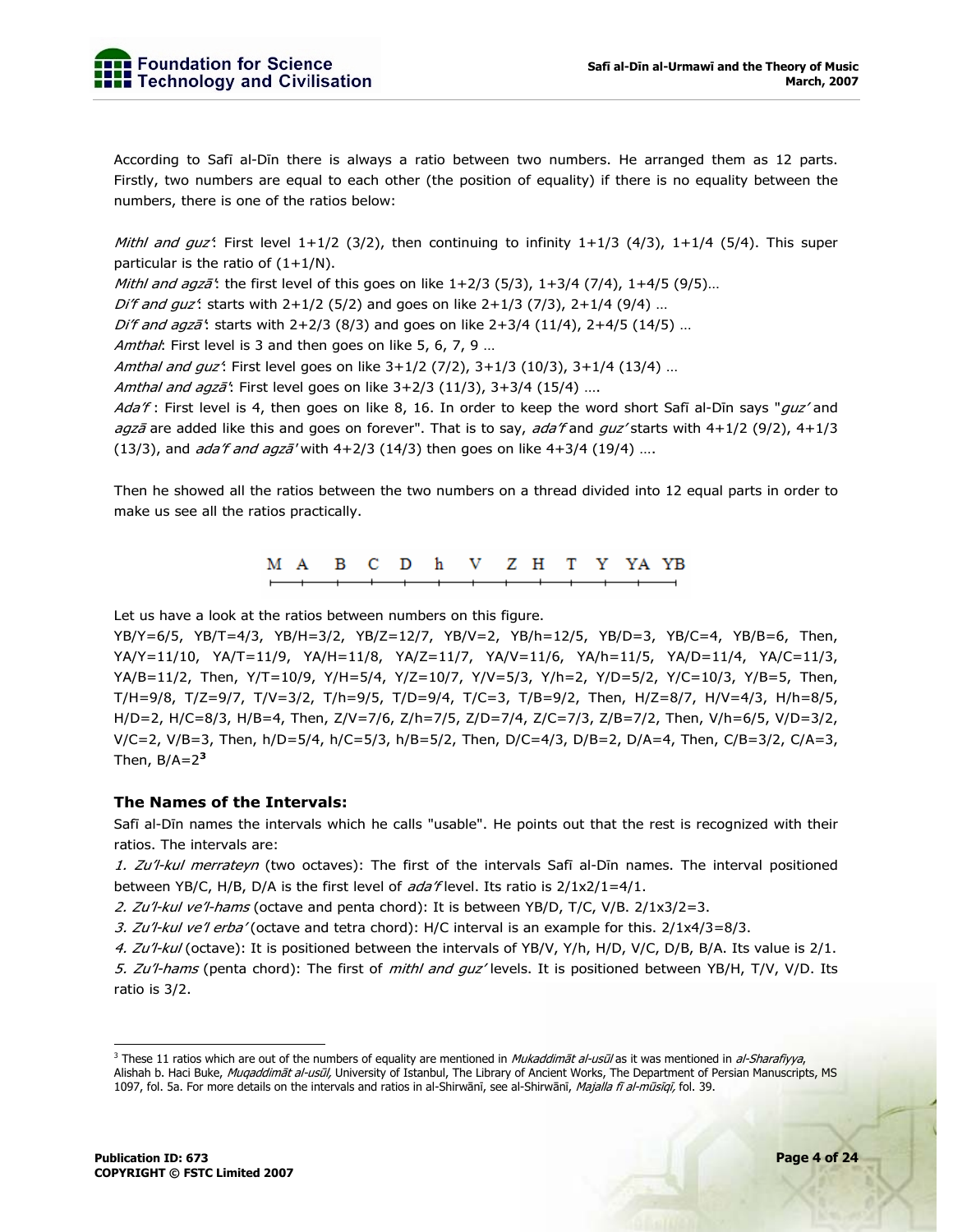

6. Zu'l-erba (tetra chord): The intervals of YB/T, H/V, D/C. The second level of *mithl and quz*' at tetra chord. Its ratio is 4/3.

In spite of the fact that Safī al-Dīn says the intervals mentioned above is recognized with their names and the rest is recognized with their ratios, he also points out that the interval of 9/8 is known as "tanīnī" (whole-tone) and the one with 256/243 is called *bakiyye* (remnant/limma). Among the ones he named there is also an interval called *irkha* and he indicates that this is the quarter of "tanīnī (9/8)".



**Figure 2.** First page of "Kitab al-adwar" by Safi al-Din.

In the treatises of al-Kindī, the terms octave, penta chord, tetra chord and tanīnī (9/8) are frequently encountered<sup>4</sup>. In the *Risāla fi al-mūsīqī* of Ikhwān al-Safā, there is no information on the ratios of the numbers with each other in the way Safī al-Dīn put forward. However, the sentences in Ikhwān al-Safā about this subject are important. "The best compositions are the ones produced with the most consonant ratios"<sup>5</sup>. Then, it is pointed out that these consonant ratios are 2/1, 3/2, 4/3, 5/4, 9/8<sup>6</sup>. In the *Sixth Risāla* of Ikhwān al-Safā where "numbers, the effect of numerical ratios on the people and the ratios related to music" mostly take place, these subjects are examined: "The ratio is a measure between two amounts. When the two numbers are compared to each other, both are either equal or not. If there is no equality between the two numbers, one is either smaller or larger than the other. When the smaller one is compared to the larger one, there are nine positions. These are: 3/2, 4/3, 5/4, 6/5, 7/6, 8/7, 9/8, 10/9, 11/10… Besides, the ratios of di'f (two fold), mithl and guz', mithl and agza', di'f and guz', di'f and agza' and ada'f are also indicated"<sup>7</sup>.

After naming nine harmonious intervals as octave, penta chord, tetra chord, tanīnī, mujannab, bakiyye, two octaves, octave and penta chord, octave and tetra chord, Shirwānī points out that the consonant intervals

<sup>-</sup><sup>4</sup> See Ahmed Hakki Turabi, *el-Kindî'nin Mûsikî Risâleleri*, MA Thesis, İstanbul 1996, (especially on *Risala fī khubr sinā'at al-ta'līñ*, p. 113.

<sup>&</sup>lt;sup>5</sup> Ikhwān al-Safā, *Risāla fī al-mūsiqī*, i, 161.

<sup>6</sup> Ibid, i, 164.

<sup>&</sup>lt;sup>7</sup> Ikhwān al-Safā, ibid, *al-Risāla al-sādisa fī al-nisba al-'adadiyya wa 'l-handasiyya*, i, 181-182.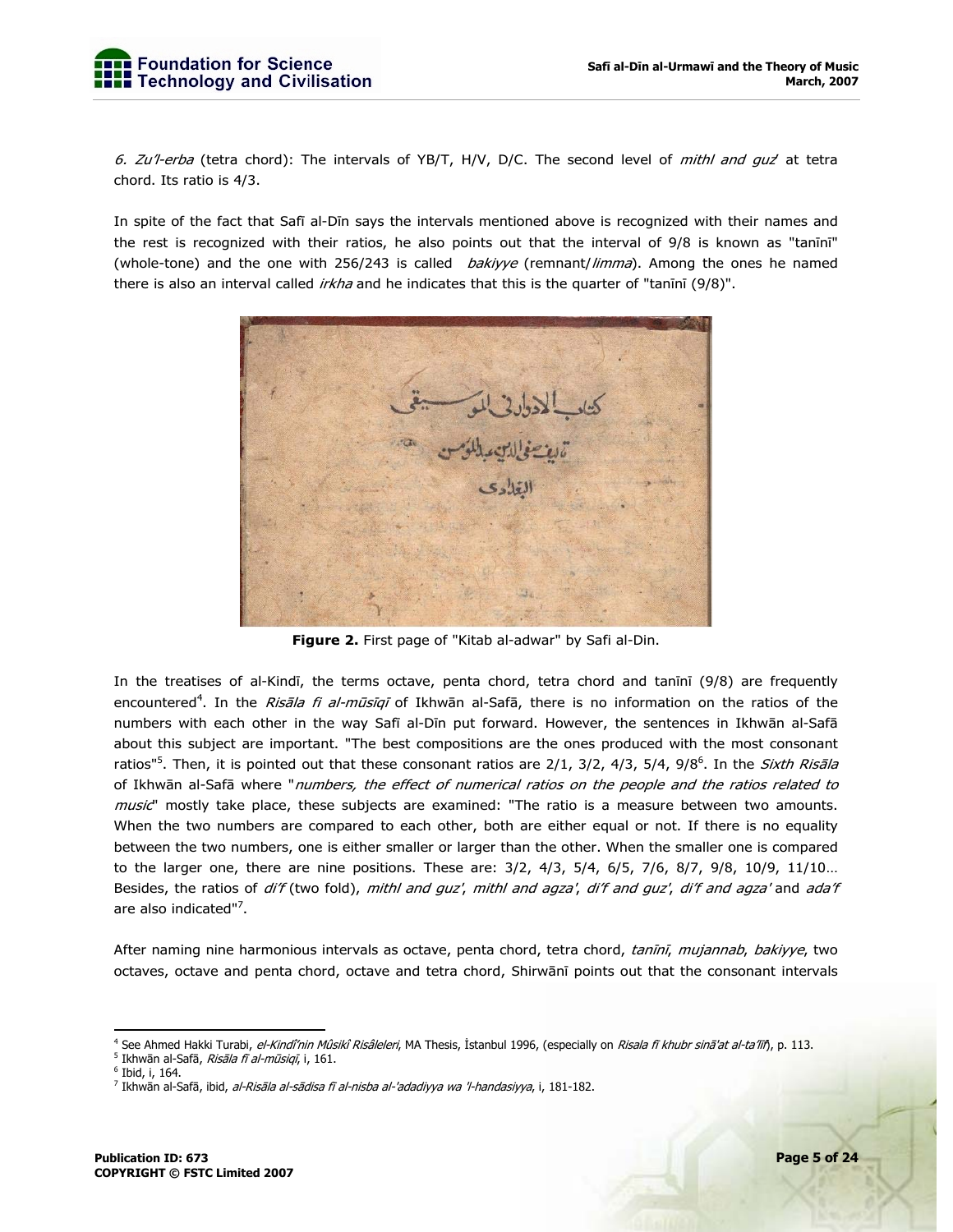

are 12 in practice and he adds three octaves, two octaves and penta chord, two octaves and tetra chord to the ones mentioned above<sup>8</sup>.

## **The Parts of Intervals:**

Safī al-Dīn divides the intervals he explains into three parts; large, middle and small.

1. Large Intervals: Two octaves, octave and penta chord, octave and tetra chord and octave intervals.

2. Middle Intervals: Penta chord and tetra chord intervals.

3. Small Intervals: The intervals such as 5/4, 6/5 and 7/6... He calls the small intervals as "lahni" (melodic) and further subdivides them into three:

- a. Large *lahnī* intervals; 5/4, 6/5, 7/6 ratio intervals.
- b. Middle *lahnī* intervals; 8/7, 9/8, 10/9 ratio intervals.
- c. Small lahnī interval; the intervals starting with 11/10 and continuing.

امانعلى فقلام في من سيستلي لنشأ [ وام ص لشين كا ابعاده وادوار ووادرا ويتعود افاعلاعلى بمريضا العكوالعلى وروتال للحاط فيدهما فذاامعن المأظرفية انكتف للهمام يتقطع البادلاكة مذاة الاهندي ترولها تسكا تيلأ دعلى المداي الغضاجة وخلاشافان الضعب على من دوم المباشرة عملا صواء الادتمر والوتر الولعا لايفتق إنا سطحاب اذ الاصطعاب هونسبة مطلق وترالى أخو ورتبتها خه الفصل الأول في تعريف لنفر بيان لشايع والشيخ الفصل التكف في الدسك يتين الفصل التكارث في نسه الفصا بالأبرؤ الاسكانية لمنية لتشاؤ الفصا لطامس في التمالية باللائم الفصل لساحة وفي والاحتراد وفسيهكم الغد البدين فيهتم الوترين الفعل الثامن في تسوية ان تارالعهد واستعمل جالا حد وارمنه الفصل التسع في السن الادرار المشهورة الفسو إلى شرفي تشارث نغ الادمار الفصالي لمطاهده عش في طبقات الاحزار الفصل المكاني عشر فى الاستطعاب الغيال مودالفصل الثالث عنهانى الدوارا لايقاع الفضل الما بع عقد في تم غير النقم الفصل الطاس عش فى مارة العلى الفصل الذول فى تربين الفروسين الحاة طائفل ولايقل النفاة سوية لتربت نه مكان حاما من للماءة والتقل شورن الية والطهور بكل فذم أنظر من لها والنقل وللتوكي للنغة انها تقلية اوحادة الا

**Figure 3.** Extract from the colophon page of "Kitab al-adwar" by Safi al-Din.

Compared to the performers of his period, Safī al-Dīn points out that *lahnī* intervals are divided into three. These are the extra intervals the biggest of which is 9/8, middle one is 14/13 and the smallest one is 256/243. He claims that all consonant melodies are made up of these three because the other *lahnī* intervals look and sound like each other. Therefore, he explains that 9/8 is used instead of 8/7 and 10/9, and that instead of all middle intervals 14/13, and instead of all small lahnī intervals 256/243 is used.

## **Consonant and Dissonant Intervals**

Later on, Safī al-Dīn divides the intervals he described into consonants and dissonants.<sup>9</sup> He divides the consonants into two as first level consonants and second level consonants:

1. Octave intervals; the major consonant and the most natural one of the intervals.

<sup>-</sup><sup>8</sup> Al-Shirwānī, *Majalla fī al-mūsīqī,* fols. 59-66.

<sup>9</sup> For an identical definition, see al-Shirwānī, ibid, fol. 59.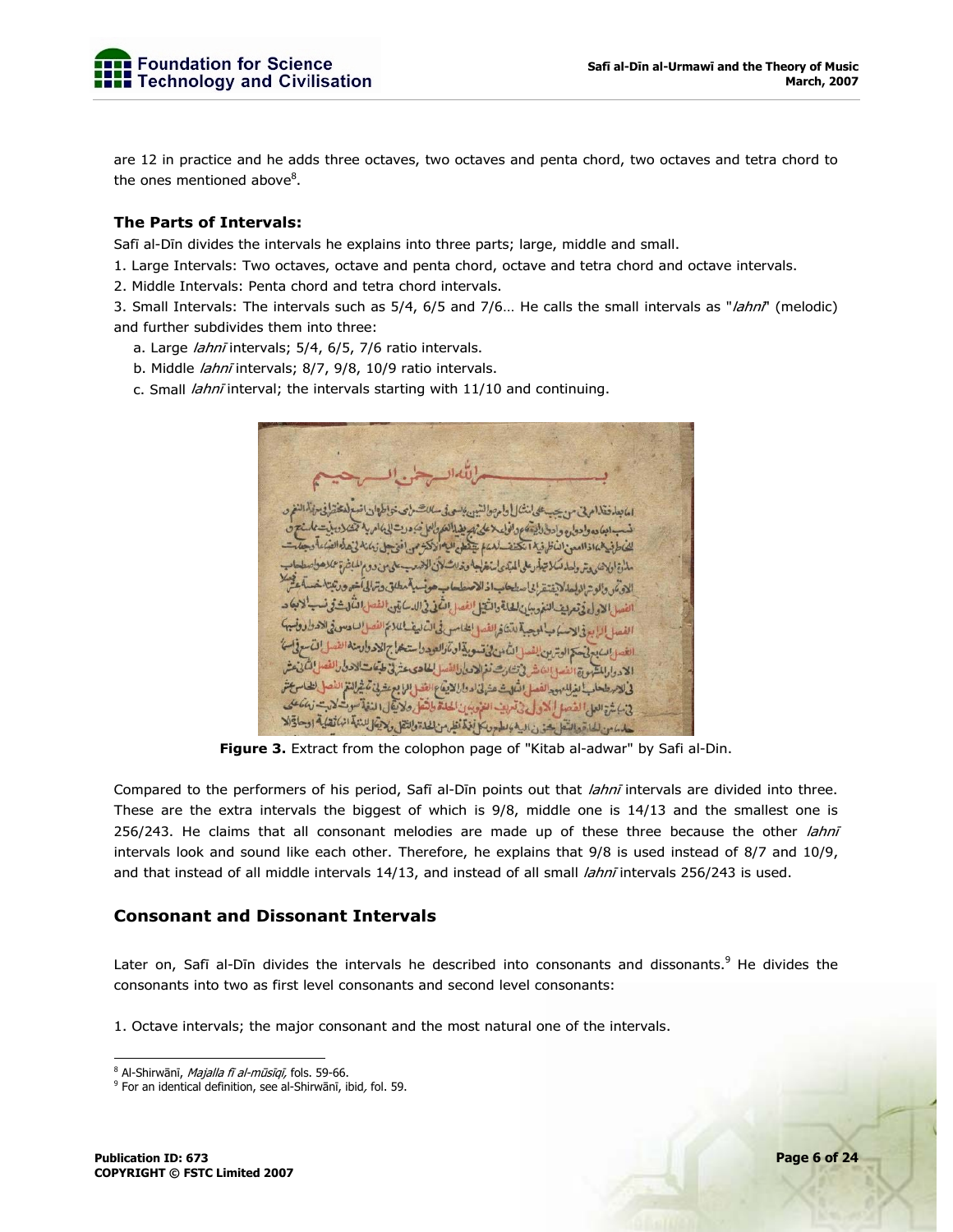2. Second level consonant intervals; two octave, octave and pent chord, octave and tetra chord intervals.

Then there is the pent chord and tetra chord. The intervals of 5/4, 6/5 and 7/6 out of these are the weak consonant intervals. As for the small *lahnī*, the most consonant of them are 8/7 and 9/8. He points out that as the intervals get smaller, so does the weakness.



**Figure 4.** Extract from a scene of music (Hadith Bayâd wa Riyâdh), 13th century Source : http://expositions.bnf.fr/livrarab/grands/099.htm.

Ibn Sīnā divides the intervals into three as large, middle and small intervals. Octave intervals were classified by Ibn Sīnā as large interval, tetra chord and pent chord intervals as middle, and the others coming after tetra chord are classified as *lahni*<sup>10</sup>. To Ibn Sīnā also, the large *lahnī* intervals are the ones with 5/4, 6/5, 7/6, 8/7, 9/8, 10/9, 11/10, 12/11, 13/12 and 14/13 ratios. Middle *lahnī* intervals are the ones from 15/14 to 29/28. The others starting with 30/29 are the small *lahni* intervals.<sup>11</sup>

Al-Lādhiqī classified intervals as large, middle and small in the same way as Safī al-Dīn and pointed out that this classification belongs to Safī al-Dīn. This classification also exists in Al-Shirwānī.<sup>12</sup>

The large and middle intervals Rauf Yekta pointed out with a heading of "consonant intervals" are the same as those recorded by Safī al-Dīn. Yekta pointed out all the other intervals except these as "small intervals" and showed them to the staff.<sup>13</sup>

## **The Third Discourse of al-Sharafiyya**

The main topic of this third part of the treatise is about the addition, division, subtraction of the intervals and the formation of these kinds.

<sup>-</sup>

<sup>&</sup>lt;sup>10</sup> Ibn Sīnā*, Gawāmi' 'ilm al-mūsīqī*, pp. 18-19.<br><sup>11</sup> Ibid, pp. 23-25.<br><sup>12</sup> Al-Lādhigī*, al-Risāla al-fathiyya*, fol. 35b. See also al-Shirwānī*, Majalla fī al-mūsīgī,* fols. 92-93.

<sup>&</sup>lt;sup>13</sup> Yekta, Türk Musikisi Nazariyâti, p. 94; Also see Traité anonyme, pp. 34-41.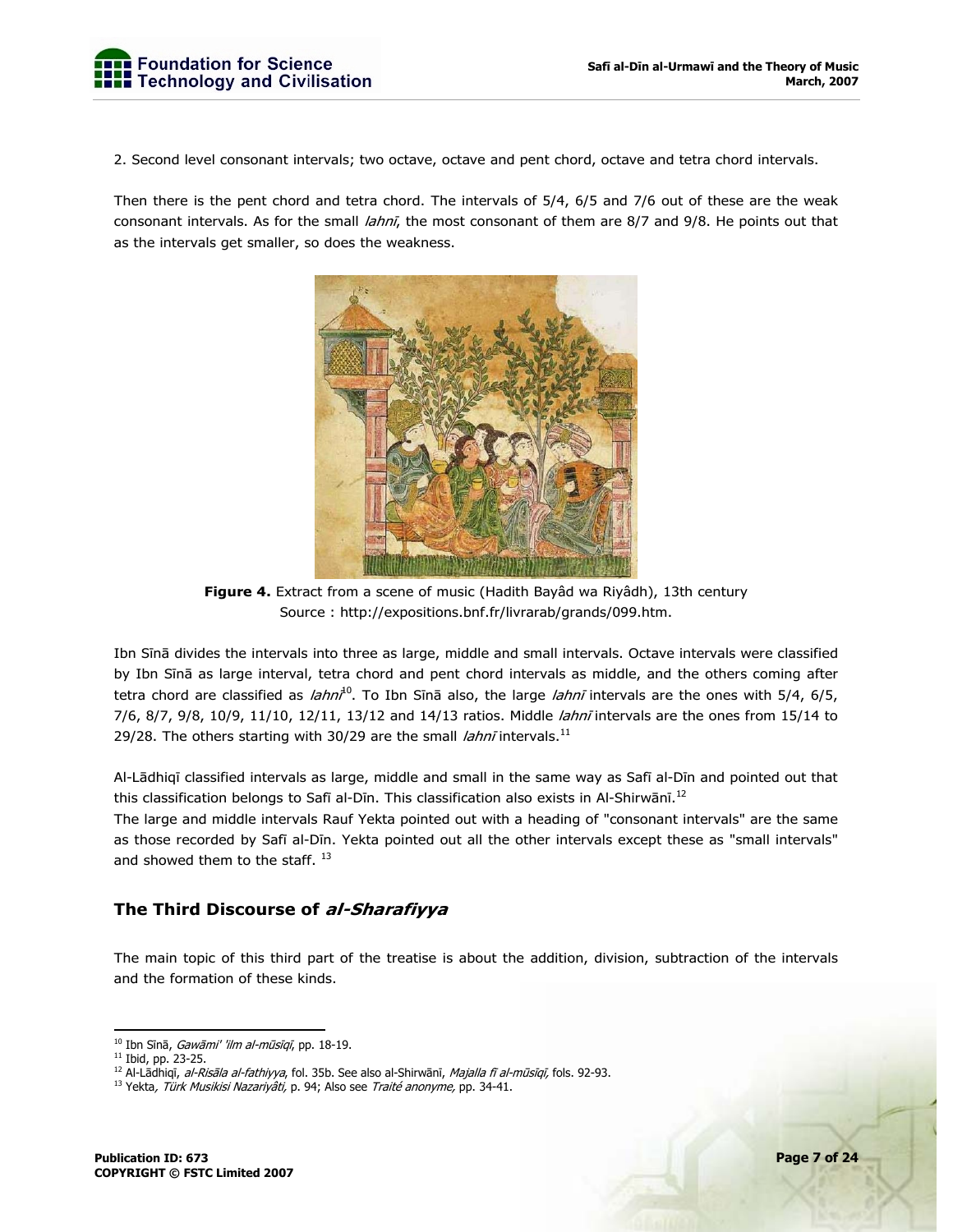#### **The Addition of the Intervals:**

Safī al-Dīn starts the third discourse with the processes of the addition, division and subtraction of the intervals. If two intervals are equal to each other the numerator and the denominator are multiplied by each other while being added. The biggest ('uzmā) and the smallest (suğrā) number of the interval are obtained. Then in order to find the medium (wasat) number, the numerator of the one is multiplied by the denominator of the other as these two are of equal ratios. If we add the two tetra chords, it is  $4x4=16$ which is 'uzmā side.  $3x3=9$  gives the number which is  $s\omega\zeta\zeta\bar{\zeta}$ , while  $4x3=12$  is the medium number. So, three numbers are formed, which are 16, 12, and 9. It is obvious that  $16/12=4/3$ .

If we want to add a third tetra chord to these, we should do the arithmetic of 16/9x4/3. Calculating this we get 64, 48, 36, and 27 – which are numbers whose ratios to each other subsequently are 4/3.

If one of the two intervals is big and the other is small, we multiply the numerator and the denominator by each other. Let us add 4/3 and 9/8. The result is 4/3 x9/8=36/24 and these are the big and small sides. Later on, if we want to leave the tetra chord at the beginning side or in Safī al-Dīn's words "if we want to do the addition on the high in pitch ( $t\bar{z}z$ ) side", we multiply the denominator of the tetra chord by the numerator of the other ratio. That is to say, it is 3x9=27 which is one of the wasat numbers. In other words, in the ratios between the three numbers 36, 27, 24, pent chord comes at the beginning side and tanīn<sup>ī</sup> comes after that: 36/27=4/3 and 27/24=9/8.

If we want to do the addition at the low in pitch (pest) side, that is, if we want to leave the tanini at the beginning, then we multiply the denominator of the tanini by the numerator of the tetra chord. In this case the medium number is 32. In other words, as it is seen between the numbers of 36, 32, 24, 36/32=9/8 is at the beginning side, 32/24=4/3 is at the end.

#### **The Division of the Intervals:**

If we divide any interval into two equal parts, the process to be done is to multiply the numerator and the denominator of the interval by 2 and to find the medium (wasat) number by adding half of the difference between the big number we get and the small number. For example: we divide 4/3 into two; we get 4x2=8 and 3x2=6 and these are the big and the small sides. For the medium number, we add 1 which is half of 2, the difference of 8 and 6 into the small side. This number is 7. We get the numbers of 6, 7 and 8. In this case a tetra chord is divided into two intervals as 8/7 and 7/6.

The intervals can also be divided into more than two parts. If so, the number intended to be divided into how ever many numbers is multiplied by the numerator and the denominator.

#### **The Subtraction of the Intervals from Each Other:**

As we want to subtract a small interval from a big interval, if the ratio to be subtracted is intended to leave at the high in pitch side, firstly the numerator of the big side and the denominator of the small side are multiplied and then the denominators are multiplied by each other. Let us subtract 3/2 from 4/3. It is  $3x3=9$ ,  $3x2=6$ . We multiply 2 by 4 for the *wasat* number. We get the numbers of 9, 8, and 6 which is a process when we want 9/8 to leave at the high in pitch side. Here, 9/8 is at the high in pitch and 4/3 ratio which exists between 8 and 6 is left at the low in pitch side. If we want to leave the ratio to be obtained at the low in pitch side, in this case we multiply the denominators by each other. The result is 12. As it is seen, the ratio of 9/8 which is between the numbers of 12, 9, 8 is at the low in pitch side.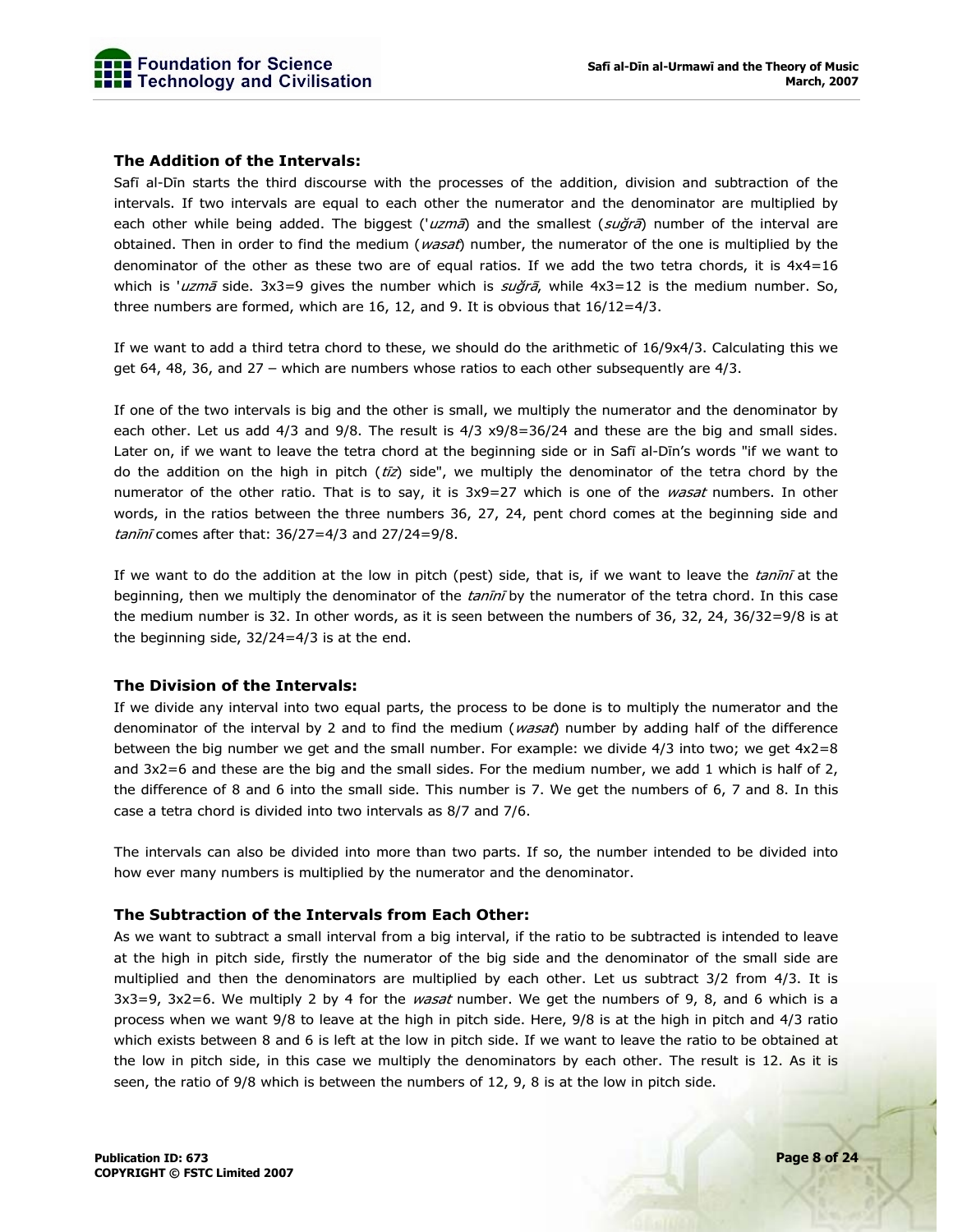

The subjects of the addition, the division and the subtraction of the intervals do not take place in Treatises of al-Kindī, and Rasā'il of Ikhwān al-Safā. Al-Fārābī studied this subject in detail as "simple numerical relations between the intervals".<sup>14</sup> Ibn Sīnā allocated the second discourse of his work to this subject. The first part of the second discourse, which he divided into two, is about the addition of the intervals with each other and their subtraction from each other, while the second part is about redoubling the intervals and their division.<sup>15</sup>



**Figure 5.** Lute player, Iraq 10th century Source: http://trumpet.sdu.edu/M151/Racy1.GIF

Later on, the addition, subtraction and division of the intervals were dealt with by subsequent authors. Al-Lādhiqī dedicated the second part of his treatise to this topic<sup>16</sup>, and Rauf Yekta dealt with it in detail in the chapter Mûsikînin Mebādi-i Riyâziyesi (The Preliminary Mathematics of Music).<sup>17</sup>

#### **The Arrangement of the Intervals within Tetra chord and Constituting the Kinds:**

Safī al-Dīn arranged tetra chords, from 5/4 to 256/243, with *lahnī* intervals. And this is no more than three intervals and four notes called *jins* (kind). If the ratio of the biggest of the intervals in tetra chords is bigger than the total sum of the other two, it is called layyin (weak) kind. The rest is called qawī (strong) kind.

In a tetra chord there are three ratios bigger than the other two. These are 5/4, 6/5, 7/6. Layyin is divided into three. The one whose biggest interval is  $5/4$  is called  $r\bar{a}sin$  (enharmonic), the one with  $6/5$  is lawni (chromatic) and the one with 7/6 is named *nāzim* (chromatic). The following one will be 8/7, which is not bigger than the other two ratios; it is classified in the  $qaw\bar{q}$  (diatonic) kinds.

<sup>&</sup>lt;sup>14</sup> Al-Fārābī, *Kitāb al-mūsīqī al-kabīr,* pp. 188-204.<br><sup>15</sup> Ibn Sīnā, *Gawāmi' 'ilm al-mūsīqī,* pp*.* 33-41.

<sup>&</sup>lt;sup>16</sup> Al-Lādhiqī, *al-Risāla al-fathiyya*, fols. 46a-52a; see also al-Shirwānī, *Majalla fī al-mūsīqī,* fols. 83-89; *Traité anonyme,* pp. 47-50.<br><sup>17</sup> See *Türk Musikisi Nazariyati*, pp. 35-45.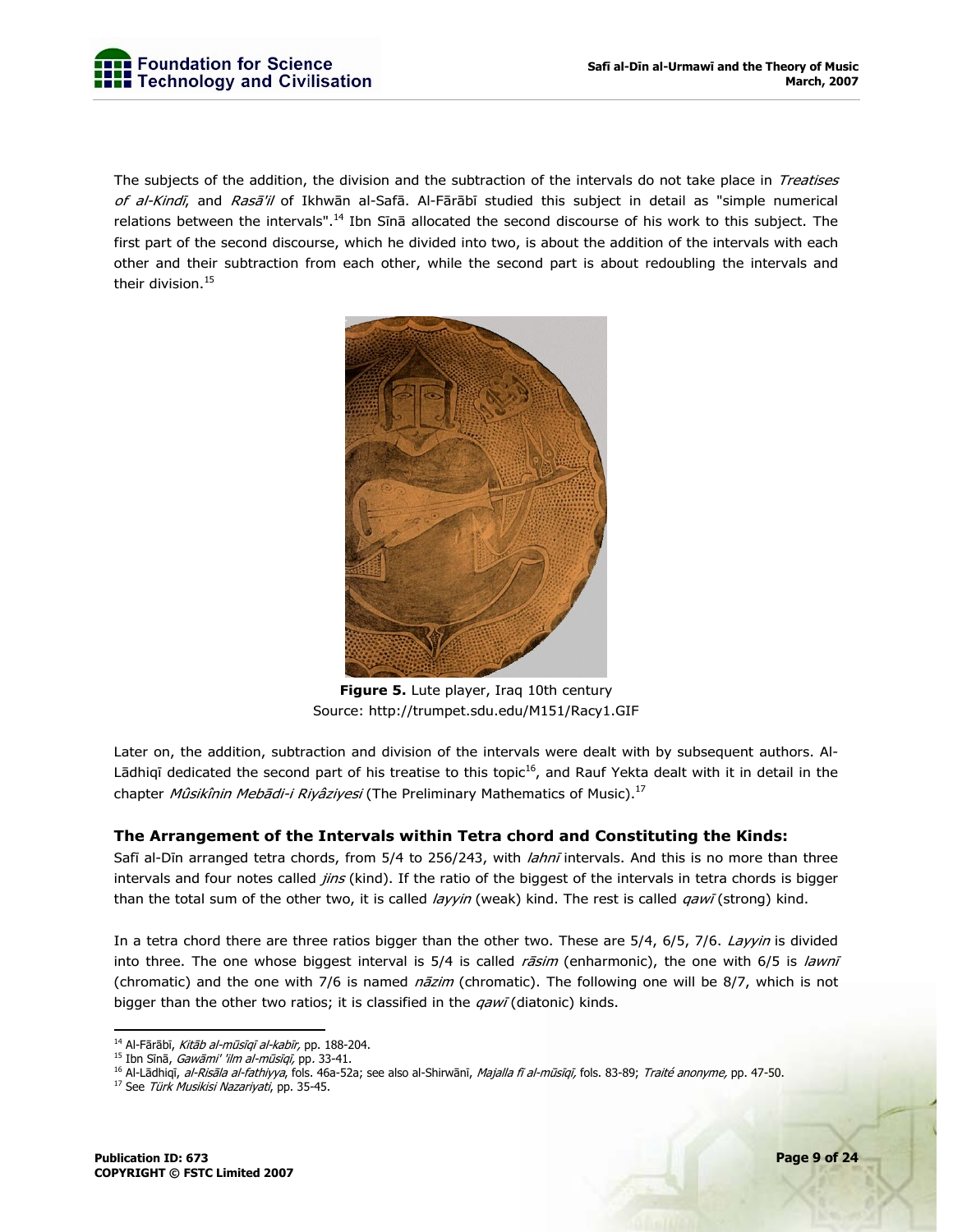Layyin classes are arranged as follows:

| Rāsim (daifffeeble)               | ÷ | 5/4x32/31x31/30=4/3.   |
|-----------------------------------|---|------------------------|
| <i>Rāsim</i> ( <i>eșed</i> /firm) | ÷ | 5/4x24/23x46/45=4/3.   |
| Lawni (feeble)                    | ÷ | 6/5x19/18x20/19=4/3.   |
| Lawnī (firm)                      | ÷ | $6/5x15/14x28/27=4/3.$ |
| <i>Nāzim</i> (feeble)             | ÷ | 7/6x16/15x15/14=4/3.   |
| <i>Nāzim</i> (firm)               | ÷ | 7/6x12/11x22/21=4/3.   |

Next come *qawī* (strong) kinds:

| First non-conjunct (feeble)  | ÷   | 8/7x14/13x13/12=4/3     |
|------------------------------|-----|-------------------------|
| First non-conjunct (firm)    |     | 8/7x21/19x19/18=4/3.    |
| Second non-conjunct (feeble) |     | 9/8x64/59x59/54=4/3.    |
| Second non-conjunct (firm)   |     | $9/8x48/43x86/81=4/3$ . |
| Third non-conjunct (feeble)  | - 1 | 10/9x12/11x11/10=4/3.   |
| Third non-conjunct (firm)    | t   | 10/9x9/8x16/15=4/3.     |

The following ones are the kinds formed by putting the two equal ratios together. These are zü't-tadi'f (doubling) kinds. They are arranged in three classes:

| First doubling  | ٠<br>٠ | 8/7x8/7x49/48=4/3   |
|-----------------|--------|---------------------|
| Second doubling | ٠<br>٠ | 9/8x9/8x256/243=4/3 |
| Third doubling  | ٠      | 10/9x10/9x27/25=4/3 |

Safī al-Dīn reminds us that *bakiyye* interval is named for 256/243 in "second doubling kind" and points out that this is the most often used; it is called zü'l-müddeteyn.

Then three intervals are arranged with the two ratios following each other in a tetra chord; this kind is called *muttasil* (conjunct /continuous).

| First conjunct  |        | 8/7x9/8x28/27=4/3    |
|-----------------|--------|----------------------|
| Second conjunct | ٠      | $9/8x10/9x16/15=4/3$ |
| Third conjunct  | ٠<br>٠ | 10/9x11/10x12/11=4/3 |

Thereafter, the kinds formed as not following each other but formed as skipping one ratio are arranged. These kinds, called *munfasil* (disjunct), are three parts:

| Feeble disjunct | ٠<br>٠ | 8/7x10/9x21/20=4/3      |
|-----------------|--------|-------------------------|
| Medium disjunct | ٠<br>٠ | 9/8x11/10x320/297=4/3   |
| Firm disjunct   |        | $10/9x12/11x11/10=4/3.$ |

After finishing the kinds he arranged under the consideration of the tetra chord as composed of three intervals, Safī al-Dīn points out that it is possible to divide the tetra chord into four intervals opposite to the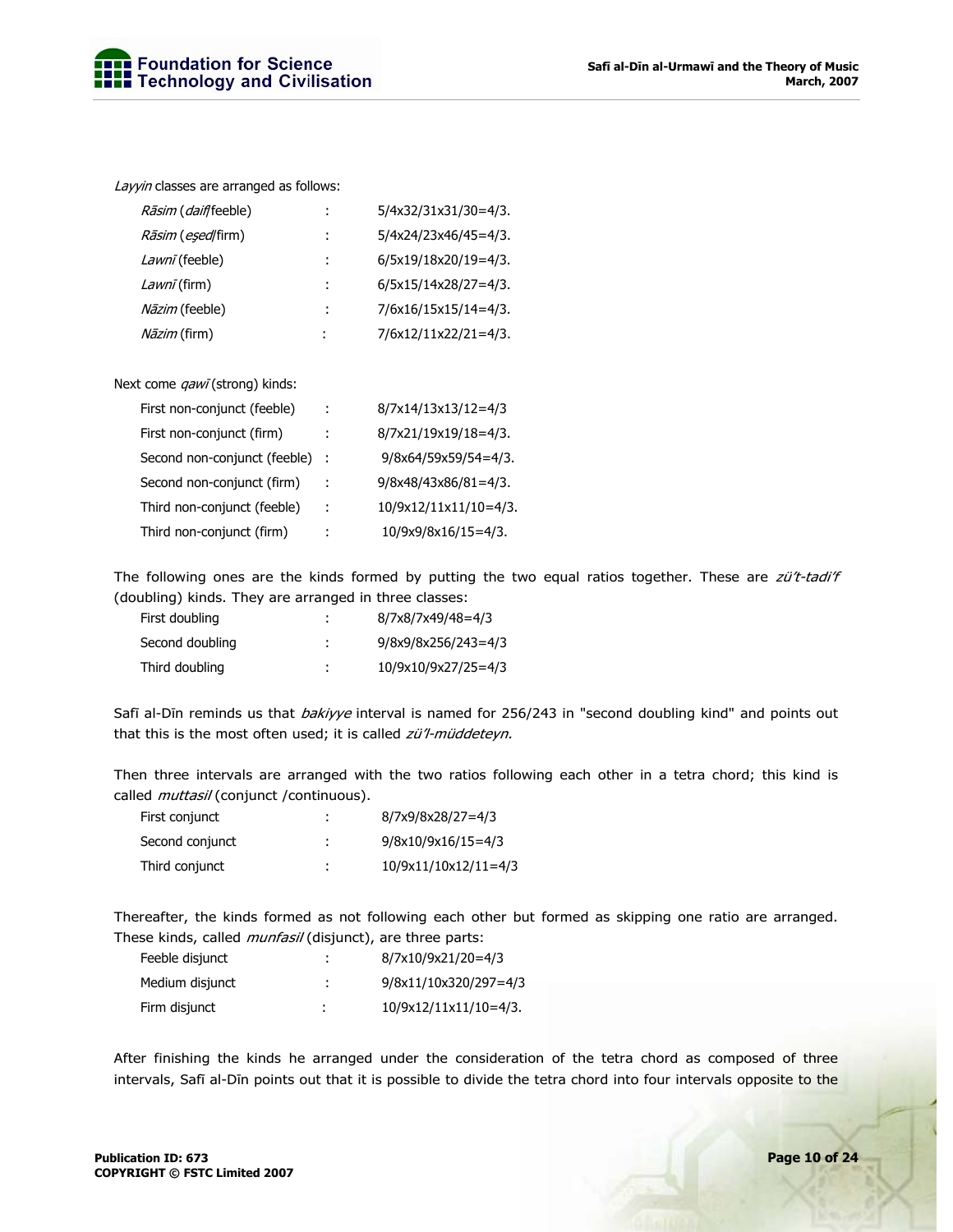general rule of "a tetra chord is composed of three intervals". This is most conveniently classified in two ways.

First : 13/12x14/13x13/12x96/91=4/3. Second : 13/12x14/13x15/14x16/15=4/3.

The second one is arranged as 24 classes and the most convenient one is the first class (13/12, 14/13, 15/ 14, 16/15); it is called as *the first single* kind (Isfehān). Safī al-Dīn subtracts 16/15 from the tetra chord and names the rest the second single kind (Rāhewī).

## **The Consonant and Dissonant of the Kinds:**

Safī al-Dīn divides these kinds into three classes: major consonant, mid consonant and weak consonant. The first one of the *qawī* kinds is the most consonant, the most well known and the most used one with its six classes.

36 classes of layyin (rāsim, lawnī, nāzim classes) are weak harmonious. They are not used. Safī al-Dīn points out that the tetra chord with 9/8x9/8x256/243 (diatonic) ratio is mostly used. He also explains that it is also possible for the person studying into this letter to arrange many kinds out of the ones he himself arranged.

Thus, Safī al-Dīn emphasizes on these kinds hugely in his work. This subject was dealt with in detail in al-Fārābī. Before him, al-Kindī also had explained three kinds: tanīnī (including every diatonic kinds), lawnī (including every chromatic kinds) and te'lifi (composed kind -including every enharmonic kinds). Tanīnī is composed of "tanīnī-tanīnī-fadla" (ton-ton-limma) intervals. Lawnī is arranged as fadla-fadla-three halves tanīnī; (1  $\frac{1}{2}$  tone). Te *līfī* kind is arranged as irkha-irkha-two tanīnī (tones).<sup>18</sup>

Al-Fārābī examined layyin and gawī kinds under the heading of "the arrangement and classes of the kinds" in detail. Although it has a great similarity with al-Fārābī's, Safī al-Dīn's approach never refers to al-Fārābī in the third discourse dedicated to the arrangement of the kinds.<sup>19</sup>

Ibn Sīnā allocated the third discourse of his Gawāmi' 'ilm al-mūsīkā of Kitāb al-Sifā to the kinds. Defining these kinds, as they are composed of three intervals and four notes, he calls them "lahnī". Qawī kinds are explained in the third discourse and *lawnī* ones are in the fourth part.<sup>20</sup> Two other authors hit upon the kinds issue. While al-Lādhiqī devoted a large place in his work to the topic, $^{21}$  al-Shirwānī never mentioned it, arguing that "it would exceed the capacity of his brief work.". $^{22}$ 

Rauf Yekta takes this subject into his work and explains it completely in parallel with Safī al-Dīn.<sup>23</sup> After examining all the kinds Safī al-Dīn did, Rauf Yekta explains: "After this tiring work, maybe it will be asked how many tetra chords consonants with each other were obtained. As a response, we would say with shyness that only four consonants were decided and a tetra chord was obtained. The others were confined into the theoretical books. Additionally, these obscured the ideas of the European artists who attempted to

<sup>&</sup>lt;sup>18</sup> For detailed information, see *Risāla fī khubr sinā'at al-ta'līf* (Turabi, p. 124).<br><sup>19</sup> Al-Fārābī, *Kitāb al-mūsīqī al-kabīr*, pp. 278, 317.<br><sup>20</sup> For details see: Ibn Sīnā, *Gawāmi'*, pp. 45-46.<br><sup>21</sup> See al-Lādhiqī,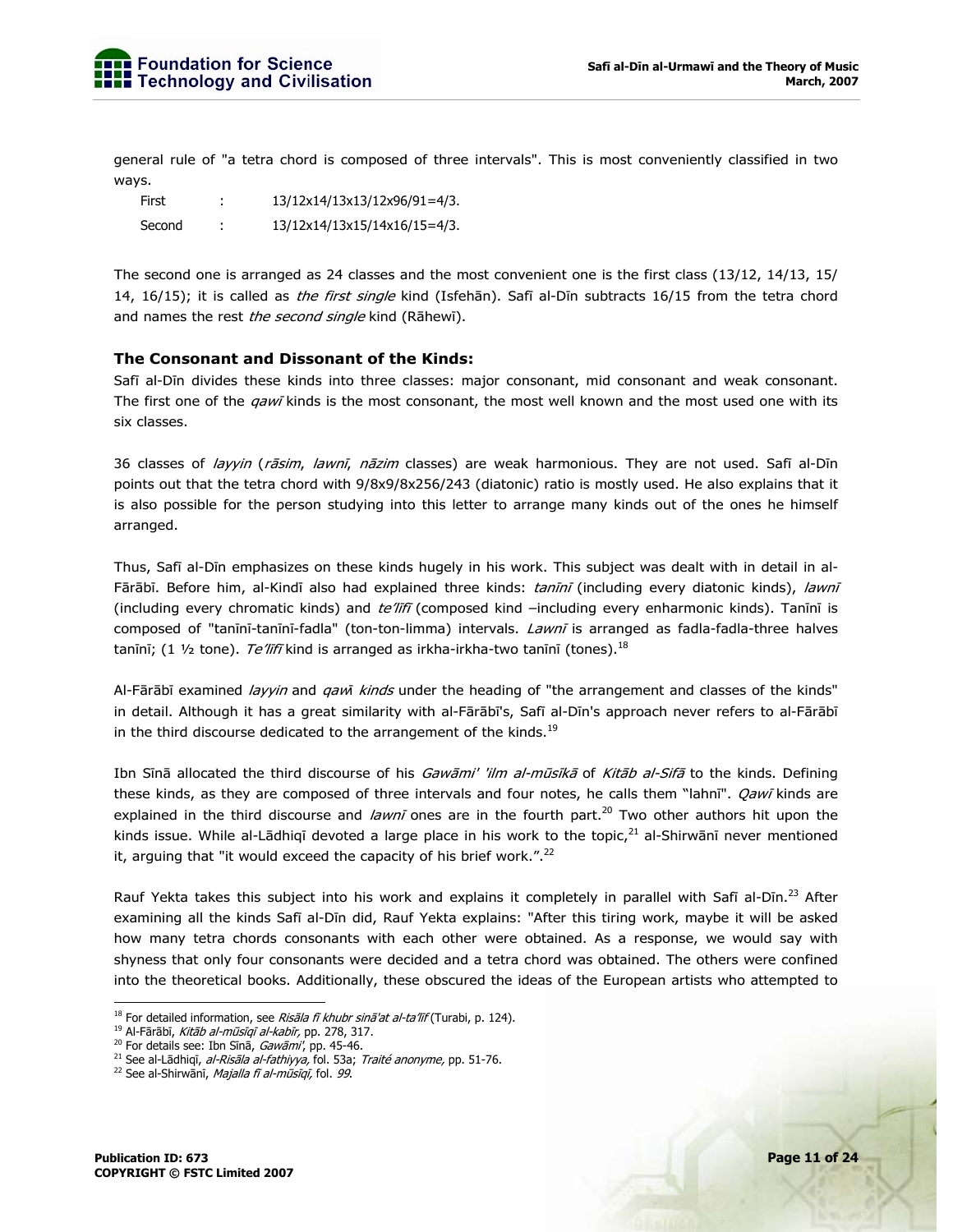do unfruitful works to realize them while they were unveiling the mystery of the kinds in Greek music so many centuries later".<sup>24</sup>



**Figure 6.** Extract from Abû Ma'shar al-Balkhi's Kitâb al-mawalîd.

## **The Fourth Discourse of al-Sharafiyya: The Arrangement of the Kinds in Big Layers**

## **The Formation of Two Octaves with Tetra chords and Tanīnī Intervals:**

In this part, Safī al-Dīn firstly arranges two octave scales with tetra chords. He calls the tetra chords in two octaves tabaka (layer) and mentions the first, second, third, fourth layers subsequently. He calls tanini fāsila in this arrangement. In this case, an octave composed of two tetra chords (tabaka) and a tone (fāsila/tanīnī) and two octaves consist of four tetra chords and two tones.

He arranges the tetra chords and *tanīnī* intervals mentioned above within two octaves as nine classes. In the first three classes *fāsila* is at the low in pitch side, tetra chords are at the high in pitch side, in the second three classes *fāsila* is at the high in pitch side and tetra chords are at the low in pitch side, in the third three classes "fasila intervals" are in the medium and tetra chords are at the low in pitch and high in pitch sides. Also, there are two tetra chords and a tanini in the second octave. In the second octave tanini intervals change their position in each class and they are at the low in pitch, the high in pitch and the medium. Safī al-Dīn marked the tetra chords as "C", and the *tanīnī* intervals as "B" and he arranged the sequences like this:

If the two *fāsila* (*tanīnī*) are both at the low in pitch side; *munfasil al-athqal.* 

If the two *fāsila* are at the high in pitch side; munfasil al-ahad.

If the first *fāsila* is at the low in pitch and the other is at the high in pitch, then a tetra chord is at the medium; *muttasil*.

If the two fāsila are between the tetra chords; munfasil al-awsat or fāsilat al-wustā.

<sup>&</sup>lt;sup>23</sup> Yekta, *Türk Musikisi Nazariyati,* p. 59.<br><sup>24</sup> Ibid, p. 63.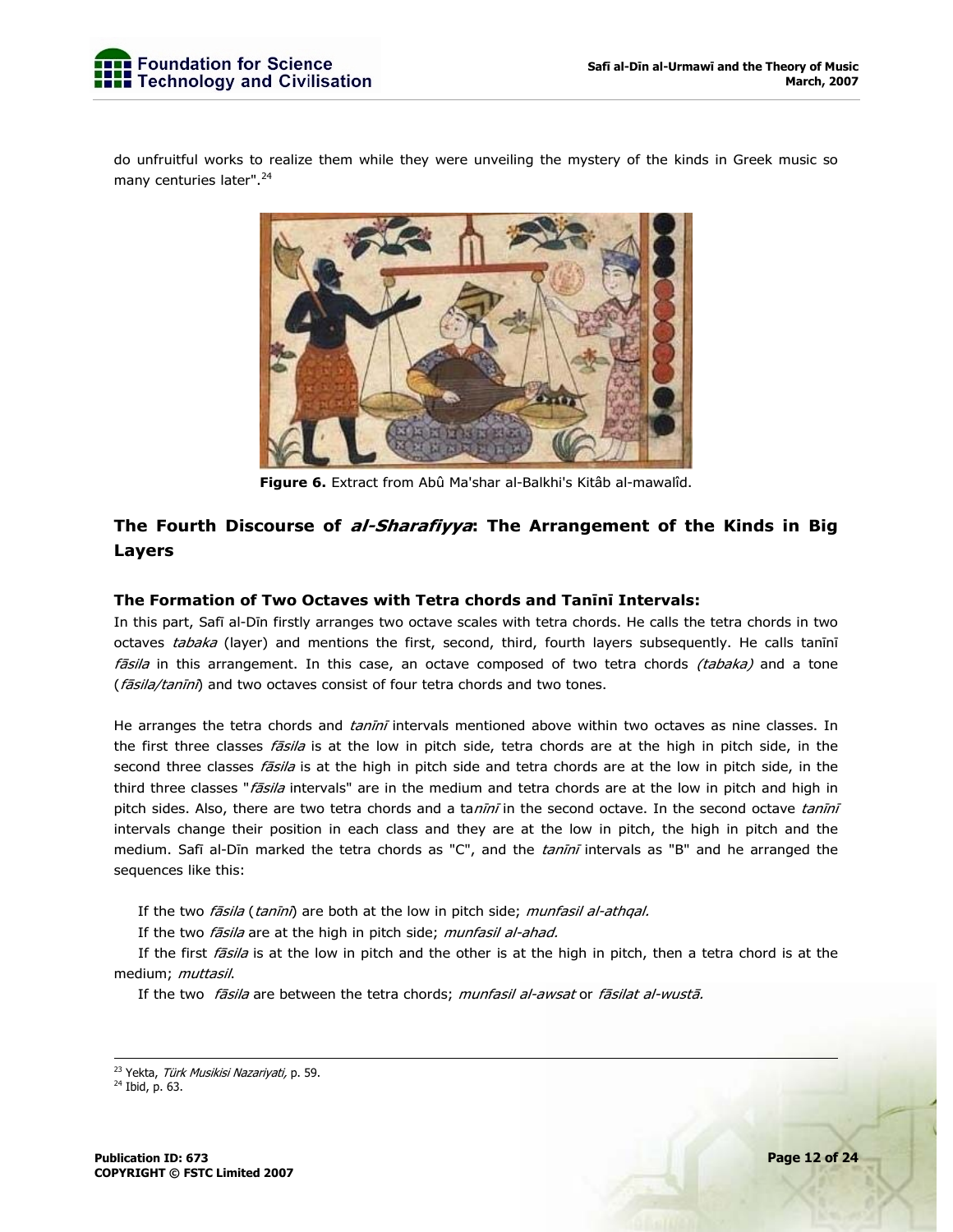The symbols, ratios and names of these nine classes which he arranged in two octaves with tetra chords and tanini intervals are as follows:



I. C-C-B C-C-B: 4/3x4/3x9/8x4/3x4/3x9/8=4/1=4: Munfasil al-ahad II. C-C-B B-C-C: 4/3x4/3x9/8x9/8x4/3x4/3=4: Munfasil al-ahad al-athqal III. C-C-B C-B-C: 4/3x4/3x9/8x4/3x9/8x4/3=4: Munfasil al-ahad al-awsat IV. B-C-C B-C-C: 9/8x4/3x4/3x9/8x4/3x4/3=4: Munfasil al-athqal V. B-C-C C-C-B: 9/8x4/3x4/3x4/3x4/3x9/8=4: Munfasil al-athqal al-ahad VI. B-C-C C-B-C: 9/8x4/3x4/3x4/3x9/8x4/3=4: Munfasil al-athqal al-awsat VII. C-B-C C-B-C: 4/3x9/8x4/3x4/3x9/8x4/3=4: Munfasil al-awsat VIII. C-B-C C-C-B: 4/3x9/8x4/3x4/3x4/3x9/8=4: Munfasil al-awsat al-ahad IX. C-B-C B-C-C: 4/3x9/8x4/3x9/8x4/3x4/3=4: Munfasil al-awsat al-athqal

The two octaves are arranged by combining the tetra chords as shown above.

Al-Fārābī called "tanīnī-tetra chord-tetra chord" arrangement "munfasil al-athqal", "tetra chord-tetra chordtanīnī" arrangement munfasil al-ahad, "tetra chord-tanīnī-tetra chord as munfasil al-awsat. He made this two arrangements in two octaves and he called the arrangement of stanīnī-tetra chord-tetra chord tanīnītetra chord-tetra chord" munfasil cem-i tām; "tetra chord-tetra chord-tanīnī tetra chord-tetra chord-tanīnī" was called *munfasil cem-i tām*, "tetra chord-tanīnī-tetra chord tetra chord-tanīnī-tetra chord" was called cem' al-ictima. Al-Fārābī did not use such symbols as "C" for tetra chords and "B" for tanīnīs intervals like Safī al-Dīn.<sup>25</sup>

#### **The Arrangement of Tetra chords in One Octave with the Intervals at Kinds:**

Safī al-Dīn arranges *munfasil al-ahad* with some of the kinds he made up in his third discourse. Munfasil alahad (C-C-B) is composed of the intervals of 4/3x4/3x9/3=2/1. He arranges the tetra chords in munfasil alahad firstly with the intervals of "first non-conjunct kind" (gayr-i muttasil). First non-conjunct kind's intervals are 8/7x14/13x13/12=4/3. He arranges the first and the second tetra chord from these intervals and puts 9/8 at the end in order to complete the circle. Safī al-Dīn points out that he doesn't use "layyin kinds" as they are dissonant and some of the  $qaw\bar{q}$  kinds as they are very near in value.

<sup>-</sup><sup>25</sup> See. Al-Fārābī, Kitāb al-mūsīgī al-kabīr, p. 329-332; This subject was taken place in al-Lādhiqī and Traité anonyme just like the one in al-Sharafiyya. See al-Risālah al-fathiyya, fols. 38a-41a and Traité anonyme, pp. 78-91.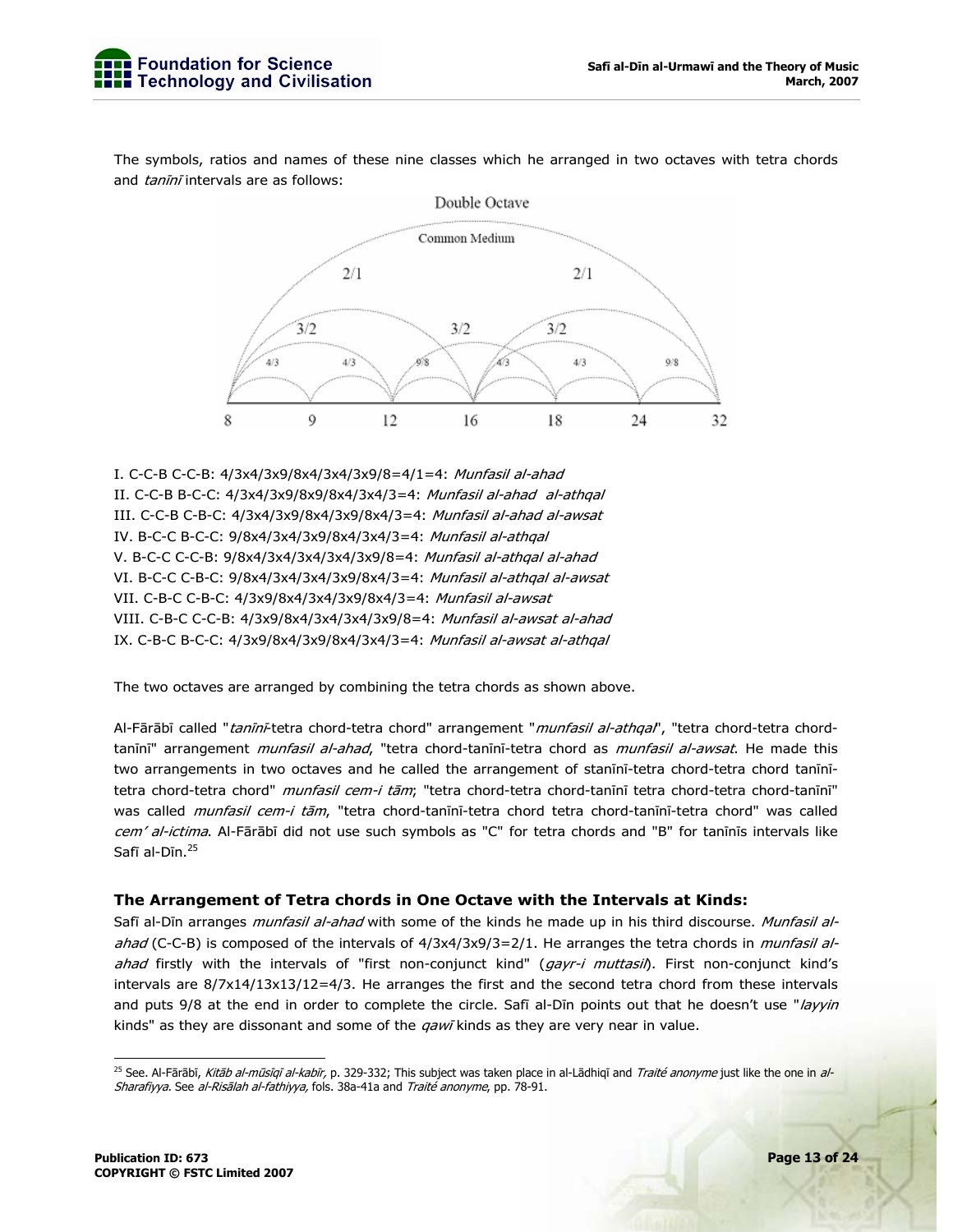

I. Munfasil al-ahad in lower octave is composed of these intervals as it is used with the intervals of "first non- conjunct kind" (ghayr-i muttasil):

- II. Munfasil al-ahad, with the intervals of "second non-conjunct". 9/8x64/59x59/49x9/8x64/59x59/54x9/8=2/1.
- III. With the intervals of "third non-conjunct "; 10/9x12/11x11/10x10/9x12/11x11/10x9/8=2/1.
- IV. With the intervals of "first conjunct" (muttasil); 8/7x9/8x28/27x8/7x9/8x28/27x9/8=2/1.
- V. With the intervals of "second conjunct "; 9/8x10/9x16/15x9/8x10/9x16/15x9/8=2/1.
- VI. With the intervals of "third conjunct ";
- 10/9x11/10x12/11x10/9x11/10x12/11x9/8=2/1.
- VII. With the intervals of "first doubling" ( $zii$  't-tadī' f); 8/7x8/7x49/48x8/7x8/7x49/48x9/8=2/1.
- VIII. With the intervals of "second doubling"; 9/8x9/8x256/243x9/8x9/8x256/243x9/8=2/1.
- IX. With the intervals of "third doubling";
- 10/9x10/9x27/25x10/9x10/9x27/25x9/8=2/1. X. With the intervals of "first disjunct (feeble)" (*munfasil*);
	- 8/7x10/9x21/20x8/7x10/9x21/20x9/8=2/1.
- XI. With the intervals of "second (medium) disjunct"; 9/8x11/10x320/297x9/8x11/10x320/297x9/8=2/1. XII. With the intervals of "third (firm) disjunct";
- 10/9x12/11x11/10x10/9x12/11x11/10x9/8=2/1.

## **The Arrangement of Tetra chords in Two Octaves with the Intervals at Kinds:**

Safī al-Dīn arranged munfasil al-ahad at the "lower octave (zu'l-kull al-athqal)" with the intervals of qawī kinds up to present. He also goes on to perform the same process in two octaves with again the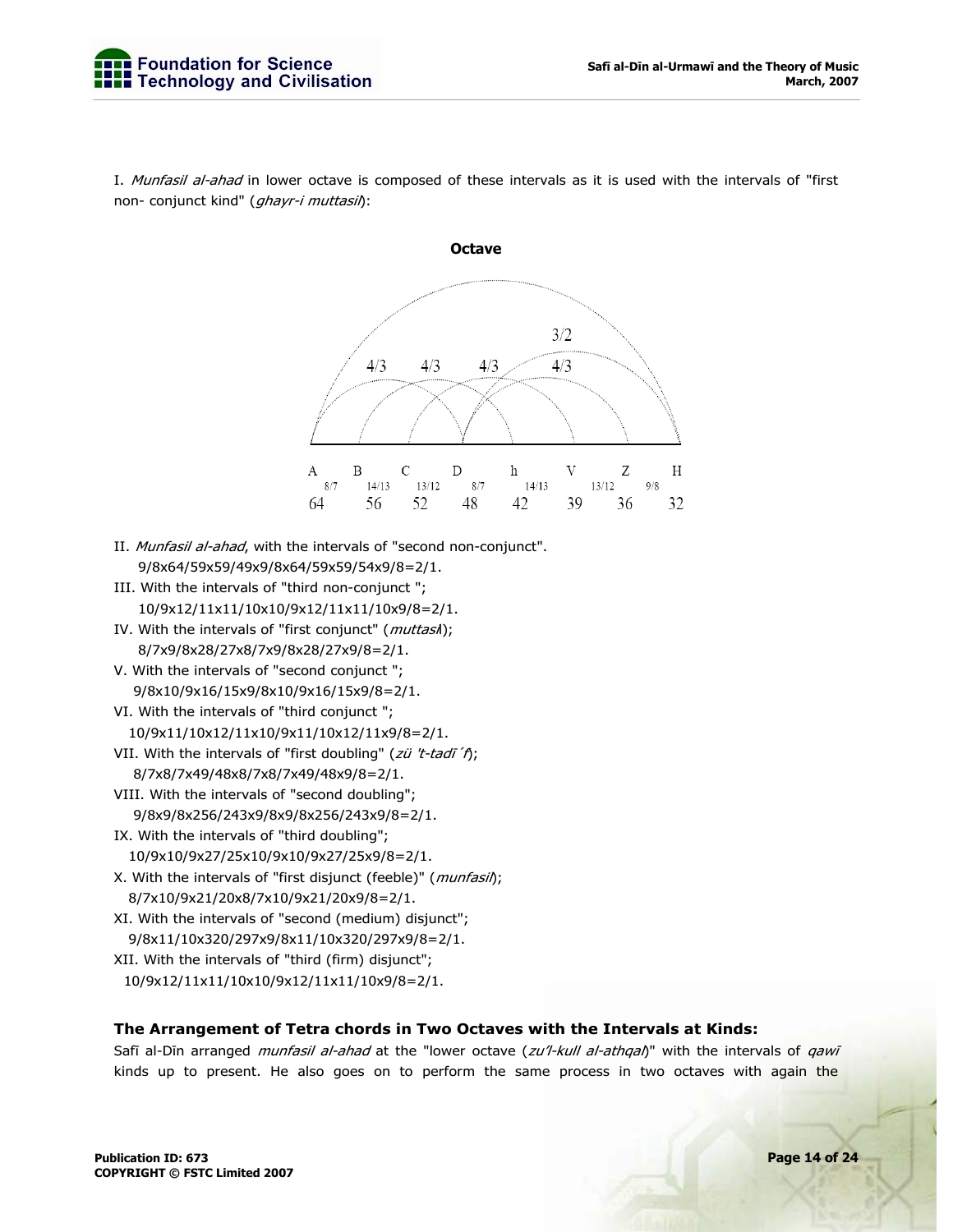arrangement of *munfasil al-ahad* and with the types of *qawī* kinds mentioned above. These are 12. Reflecting on the first table, the others will go on at the same order, he does the same arrangement of munfasil al-ahad in the lower octave in two octaves. The ratios are:

I. With the intervals of "first non-conjunct kind" (*ghayr-i muttasil*).



II. With the intervals of "second non-conjunct"; 9/8x64/59x59/54x 9/8x64/59x59/54x9/8x9/8x64/59x59/54x9/8x64/59x59/54x9/8=4/1=4. III. With the intervals of "third non-conjunct ";

10/9x12/11x 11/10x10/9x12/11x11/10x9/8x10/9x12/11x11/10x10/9x12/11x11/10x9/8=4.

IV. With the intervals of "first conjunct/muttasil";

8/7x9/8x28/27x8/7x 9/8x28/27x9/8x8/7x9/8x28/27x8/7x9/8x28/27x9/8=4.

V. With the intervals of "second conjunct"; 9/8x10/9x16/15x9/8x10/9x16/15x9/8x9/8x10/9x16/15x9/8x10/9x16/15x9/8=4.

VI. With the intervals of "third conjunct";

10/9x11/10x 12/11x10/9x11/10x12/11x9/8x10/9x11/10x12/11x10/9x11/10x12/11x9/8=4.

VII. With the intervals of "first doubling" (zü't-tad'īf);

8/7x8/7x49/48x 8/7x8/7x49/48x9/8x8/7x8/7x49/48x8/7x8/7x49/48x9/8=4.

- VIII. With the intervals of "second doubling"; 9/8x9/8x256/243x9/8x9/8x256/243x9/8x9/8x9/8x256/243x9/8x9/8x256/243x9/8=4.
- IX. With the intervals of "third doubling ";

```
 10/9x 10/9x27/25x10/9x10/9x27/25x9/8x10/9x10/9x27/25x10/9x10/9x27/25x9/8=4.
```
X. With the intervals of "first disjunct" (*munfasil*);

8/7x10/9x21/20x8/7x 10/9x21/20x9/8x8/7x10/9x21/20x8/7x10/9x21/20x9/8=4.

XI. With the intervals of "second disjunct";

 9/8x11/10x 320/297x9/8x11/10x320/297x9/8x9/8x11/10x320/297x9/8x11/10x 320/297x 9/8=4. XII. With the intervals of "third disjunct";

```
 10/9x12/11x11/10x10/9x12/11x11/10x9/8x10/9x12/11x11/10x10/9x12/11x11/10x9/8=4.
```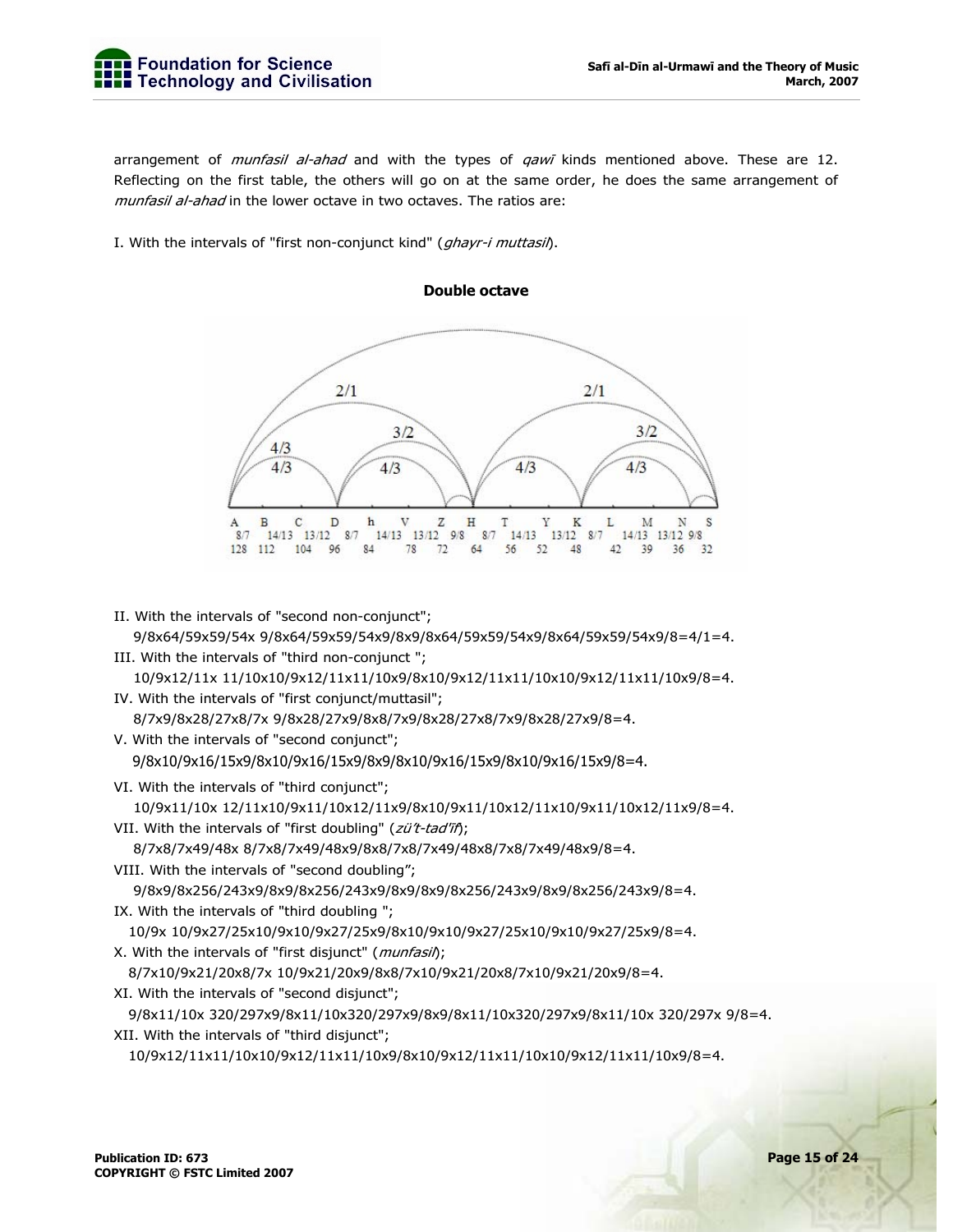Safī al-Dīn indicates that when examined the most consonant one and the best one to the human nature of these scales are two scales of "second doubling kind" (zü't-tad'if al-thani) (9/8x9/8x256/243=4/3 and 10/9x10/9x27/25=4/3) "second conjunct kind" (*muttasil*); (9/8x10/9x16/15=4/3).

## **Common Notes in the Scales:**

Safī al-Dīn explains with an example how other kinds in octave can be arranged. Such as the scale arranged with the intervals of "the second conjunct kind" in the bass octave:



The order of 9/8x10/9x16/15=4/3 here is the ratios of "the second conjunct kind" with those of the first class. The third class of the same kind is like 10/9x16/15x9/8=4/3. This third class here exists between B and h. As it is mentioned here it is possible to see several more tetra chords in this way in these scales. Safī al-Dīn calls them "*bahr*".

The tetra chord between B and h here is accepted as "second bahr". Also, C-V tetra chord is the ratios of "the second conjunct kind" with its sixth class and it is called the "third bahr" in the scale. D-Z tetra chord is the "fourth bahr" and the ratios are the same as those of the first one. h-H tetra chord has the same values as those of the second tetra chord. Safī al-Dīn calls the total of these bahr (tetra chordal species) in one octave as "sadd".

Safī al-Dīn gave the *bahrs* (tetra chords) mentioned above in his *Kitāb al-adwār* in one octave with the keys of Rāst scale.<sup>26</sup> In *al-Sharafiyya* he showed the eight different octaves which are in two octaves that he presented with a table.<sup>27</sup>

#### **The Accordatura of Stringed Instruments and Ūd:**

Safī al-Dīn says that all the sounds exist in one string but one string is not enough to compose and perform it and that two, three, four or more stringed instruments were invented for this purpose. Two stringed instruments can be accorded in different ways. The most common one is the tetra chordal accord. The ' $\vec{u}d$ , which is considered to be the most perfect and well known of the instruments, is a five string instrument. The one at the top is the *bamm* and then comes *mathlath, mathnā, zīr* and *hādd* strings.

The ' $\bar{U}d$  instrument is named as the most excellent instrument of all in Ikhwān al-Safā<sup>28</sup> and the most famous one in al-Fārābī.<sup>29</sup> The same idea is expressed in the following books. The reason why the instrument is called "*'ūd kāmil*" (the perfect lute) is because it includes all the notes.<sup>30</sup>

<sup>&</sup>lt;sup>26</sup> Safi al-Dīn, *Kitāb al-adwār,* Yale University, The Beineke Rare Book and Manuscript Library, MS S 73, fol. 30.

<sup>&</sup>lt;sup>27</sup> Alishah presented seven scales of one octave which he showed in an Ushshaq scale of two octaves with their names. He pointed out these full scales are called "all sorts of kinds". Alishah b. Haci Buke, *Mukaddimat al-Usūl,* fol. 29b; also see for *bahr* Al-Lādhiqī, *al-Risāla al-*<br>*fathiya,* fol. 76a; for common notes see *Traité anonyme*, p. 103.

<sup>&</sup>lt;sup>28</sup> Īkhwān al-Safā, *al-Risāla fi al-mūsīqī,* i, 148.<br><sup>29</sup> Al-Fārābī*, Kitāb al-mūsīqī al-kabīr,* p. 498.<br><sup>30</sup> Al-Lādhiqī, *al-Risāla al-fathiyya*, fol. 88a.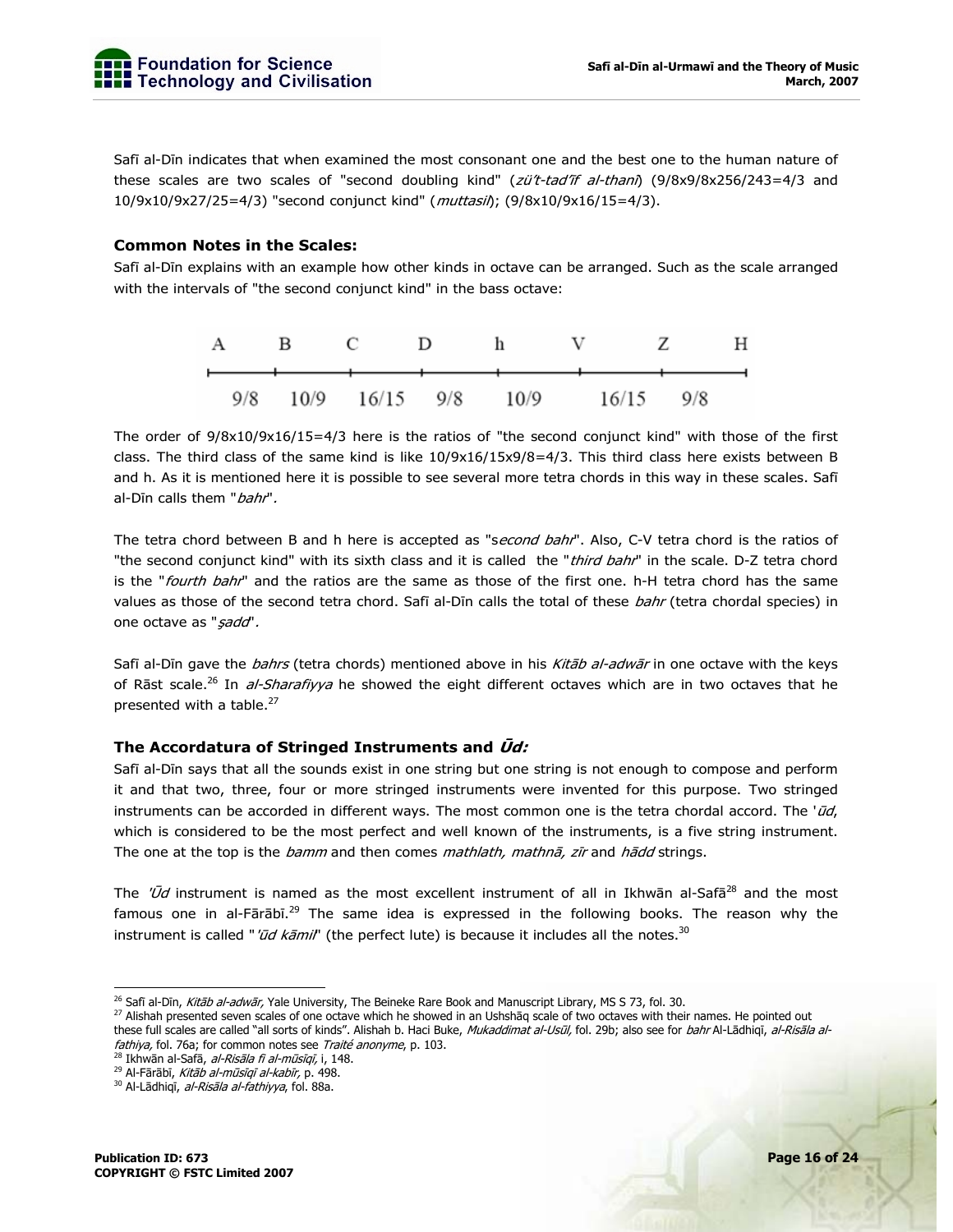

The names of *bamm, mathlath, mathnā, zīr* are the same in each music manuscript.<sup>31</sup> Besides, al-Kindī mentioned about the ones tying one more string named *hādd* below zīr string in his age, and he adds that they take five things, five senses, five fingers and planets and five prosody circles into consideration while doing this.<sup>32</sup> Al-Fārābī allocated a great part for the ' $\bar{u}d$  while he was explaining the subject of producing notes and instruments and talked about the tunes of four strings of the  $'\bar{u}d$  instrument mentioned above and about the accord orders in many ways. At the end, he pointed out that one of the three ways is to add a fifth string to the 'ūd instrument in order to achieve the two octaves/haddetu'l-hāddāt. Two octaves will be completed with the note when the ring finger touched on the fifth string.<sup>33</sup>



**Figure 7.** Some instruments.

In the following works the instrument of 'ūd has five strings with *hādd*.<sup>34</sup> The accord of 'ūd is a tetra chordal accord. In this case there are two octaves between the open position of the bass (A) at the top and the key where the ring finger touches at the lowest string. A-Lh. In all music manuscripts (Adwar) the accord orders between the strings of 'ūd is the same. According to al-Fārābī well-known accord is the one where the sound of ring finger tune of each string and the sound of open position of the lower string is equal.<sup>35</sup> This expression is the same as the one Safi al-Din presented above.<sup>36</sup>

## **Determining 17 Notes on the 'Ūd : The Division of the Frets:**

Safī al-Dīn points out that firstly he determines seven tones in the first tetra chord on the bamm string of the 'ūd with ratios of "the second doubling kind" (9/8x9/8x256/243=4/3 tone-tone-limma), which he calls "zü 'l-müddeteyn", then as limma-limma-tone 9/8x9/8x256/243=4/3. He does not perform the duty to find the others, just points out the names of tones. The tones he determined is shown on a table of the  $\vec{u}d$  with their high in pitch octaves in *Kitāb al-adwār* and *al-Sharafiyya* as follows<sup>37</sup>:

<sup>-</sup><sup>31</sup> Al-Kindī talks about the strings of this instrument in detail both in the book Kitāb al-musawwitāt al-watariyya (see Turabi, pp. 149-153) and in *Risālah fī agzā' khubriyya* (Turabi, pp. 163-167) and he connects celestial bodies, natural events, and human morality with emotions<br>and behaviours. Also see; Ikhwān al-Safā, i, 149, al-Fārābī, *Kitāb al-mūsīqī al-*

<sup>&</sup>lt;sup>32</sup> *Kitāb al-musawwitāt al-watariyya* (Turabi, p. 142).<br><sup>33</sup> Al-Fārābī, *Kitāb al-mūsīqī al-kabīr,* pp. 588-592.<br><sup>34</sup> Ibn Sīnā, *Gawāmi',* p. 148; Alishah, *Mukaddimat al-usūl,* fols. 89a-89b.<br><sup>35</sup> Al-Fārābī, *Kitāb al-*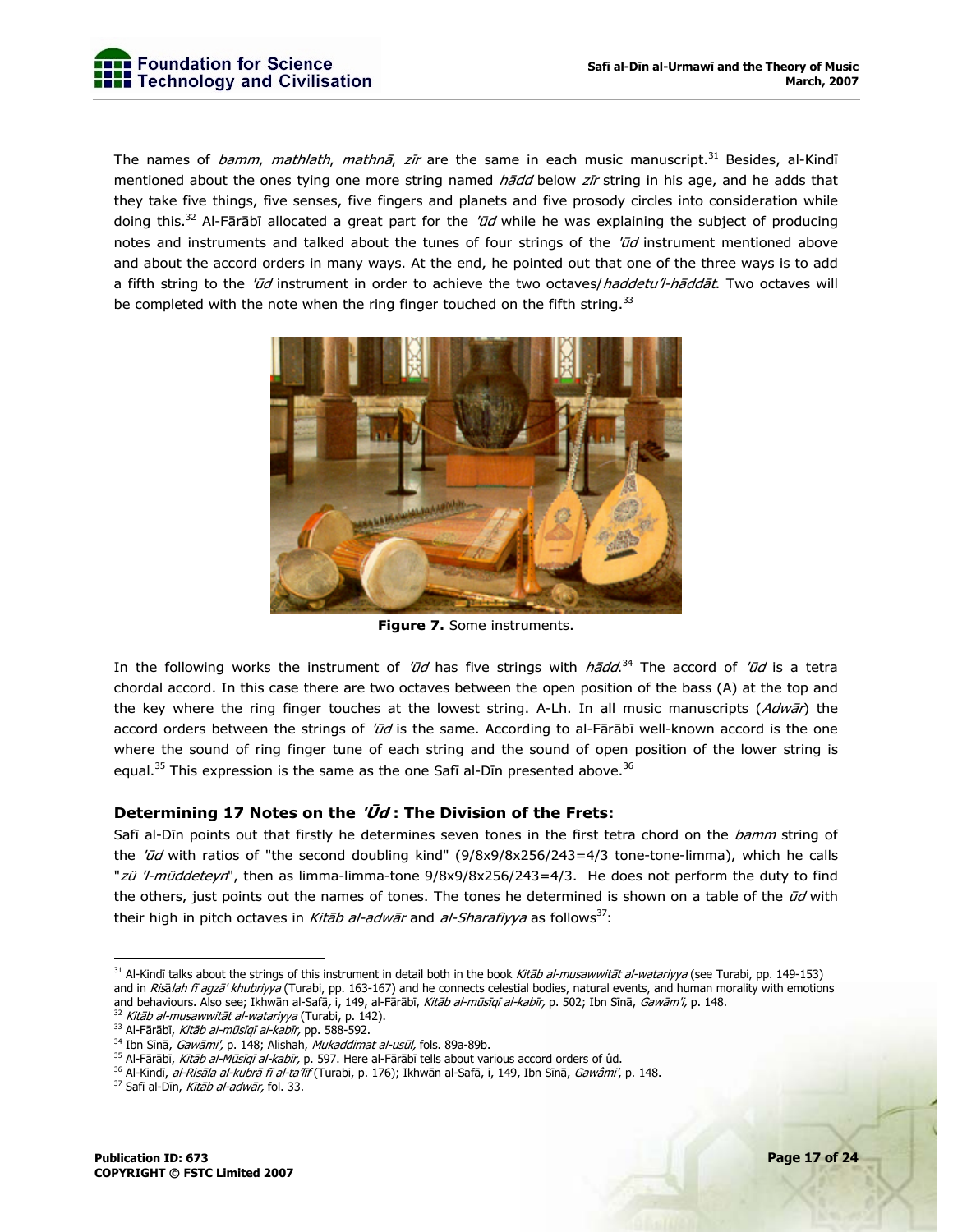| Bamm     | Η       | Z      | ٧                                                   | Н                          | D        | C                                         | B     | A      |
|----------|---------|--------|-----------------------------------------------------|----------------------------|----------|-------------------------------------------|-------|--------|
| Mathlath | Yh      | YD     | YC                                                  | YB                         | YA       | Υ                                         | Т     | н      |
| Mathnā   | KB      | KA     | Κ                                                   | YT                         | YH       | YZ                                        | YV    | Yh     |
| Zīr      | KT      | KH     | KZ                                                  | KV                         | Kh       | <b>KD</b>                                 | KC    | KB     |
| Hādd     | LV      | Lh     | LD                                                  | LC                         | LB       | LA                                        | L     | KT     |
|          | khinsir | binsir | $\frac{1}{\sigma}$<br><b><u>epsnm</u></b><br>zalzal | ㅎ<br><b>E3SNM</b><br>kadīm | sabbābah | mujumuu<br>sabbābah<br>$\frac{1}{\sigma}$ | Zāyid | mutlak |

Safī al-Dīn shows the tunes on the strings after the bamm by giving the names. However, he tells in his Kitab al-adwar the division of an octave into 17 intervals in detail and this manner is carried on in the works of following *adwārs* and new works.<sup>38</sup> These 17 tones (18 with its octave) are shown depending on their distance to the starting sound like this:

|    | Names of             |               |        |
|----|----------------------|---------------|--------|
| N° | the notes            | Ratios        | Sent   |
| 1  | A (۱)                | 1/1           | 0,00   |
| 2  | B (ب)                | 256/243       | 90,22  |
| 3  | C (ج)                | 65536/59049   | 180,45 |
| 4  | D(4)                 | 9/8           | 203,91 |
| 5  | $H(\cdot)$           | 32/27         | 294,13 |
| 6  | (و) ۷                | 8192/6561     | 384,36 |
| 7  | (ز) Z                | 81/64         | 407,82 |
| 8  | H ( $_{\tilde{c}}$ ) | 4/3           | 498,04 |
| 9  | $T(\Delta)$          | 1024/729      | 588,27 |
| 10 | Y (ی)                | 262144/177147 | 678,49 |
| 11 | YA (یا)              | 3/2           | 701,96 |
| 12 | YB (یب)              | 128/81        | 792,18 |
| 13 | YC (یج)              | 32768/19683   | 882,40 |

-<sup>38</sup> Safī al-Dīn, *Kitāb al-adwār,* fols. 4-6; Alishah b. Haci Buke, *Mukaddimat al-usūl,* fols. 48a-49a; *Traité anonyme,* pp. 27-28; Al-Ladhiqî, *al-*Risâlah al-fathiyya, fols. 25a-26a; Also see; Yalçin Tura, Türk Musikisinin Meseleleri (The Problems of Turkish Music) Istanbul, 1988, pp. 182-184; M. Cihat Can, XV. Yüzyil Türk MÜsikîsi Nazariyâti (Ses Sistemi), PhD Thesis, Istanbul, 2001, pp. 156-157; Murat Bardakçi, Meragali Abdulkadir, Istanbul, 1986, pp. 56-57.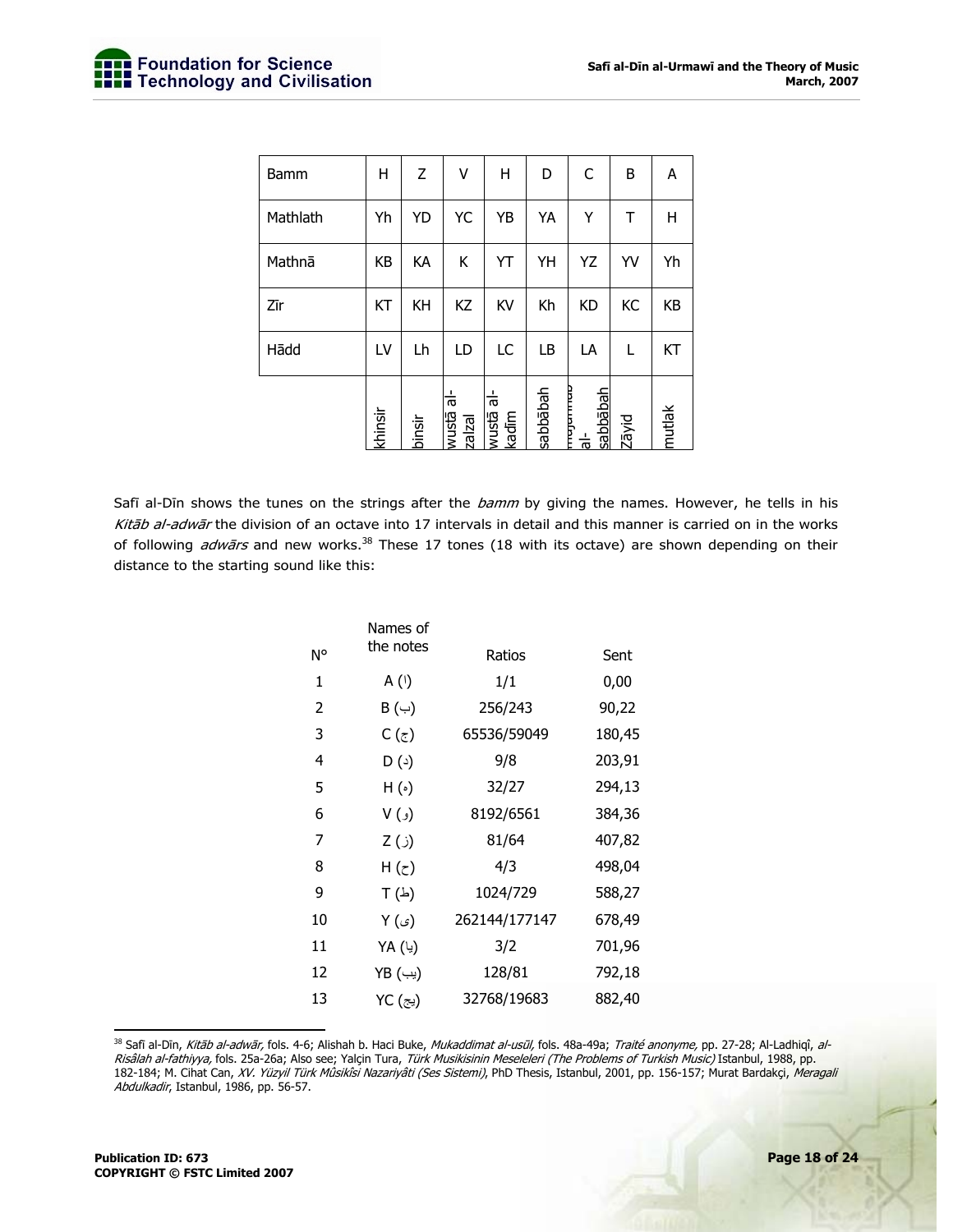| 14 | YD (ید) | 27/16          | 905,87  |
|----|---------|----------------|---------|
| 15 | Yh (په) | 16/9           | 996,09  |
| 16 | (يو) YV | 4096/2187      | 1086,31 |
| 17 | (يز) YZ | 1048576/531441 | 1176,54 |
| 18 | YH (پح) | 2/1            | 1200,00 |

These tones are shown on a porte:



## **The Scales of Maqāms**

After telling the harmonious arrangements of tanini, mujannab, and bakiyya intervals Safī al-Dīn starts to form maqam scales with these intervals. He indicates that the performers of his age have given the following names to the ranges he mentioned above and he gives the intervals:

| 1              | Ushshāq       | $T-T-B$     | $A-D-Z-H$    |
|----------------|---------------|-------------|--------------|
| 2              | Nawā          | $T-B-T$     | A-D-h-H      |
| 3              | Abūsalik      | $B-T-T$     | A-B-h-H      |
| $\overline{4}$ | Rāst          | $T-C-C$     | A-D-V-H      |
| 5              | Nawrūz        | $C-C-T$     | $A-C-h-H$    |
| 6              | Irāq          | $C-T-C$     | A-C-V-H      |
| 7              | Isfehān       | $C-C-C-B$   | $A-C-h-Z-H$  |
| 8              | <b>Buzurg</b> | $C-T-C-C-B$ | A-C-V-H-Y-YA |
| 9              | Zīrāfkand     | $C-C-B$     | $A-C-h-V$    |
| 10             | Rāhawī        | $C-C-C$     | $A-C-h-Z$    |

Safī al-Dīn points out that seven out of ten kinds are of 4/3 value, one is 3/2, one is 5/4 and another one is 6/5.

We can count the intervals given in the table as follows. In this case we will remember which ratios Safī al-Dīn used for tanīnī, mujannab and bakiyya intervals: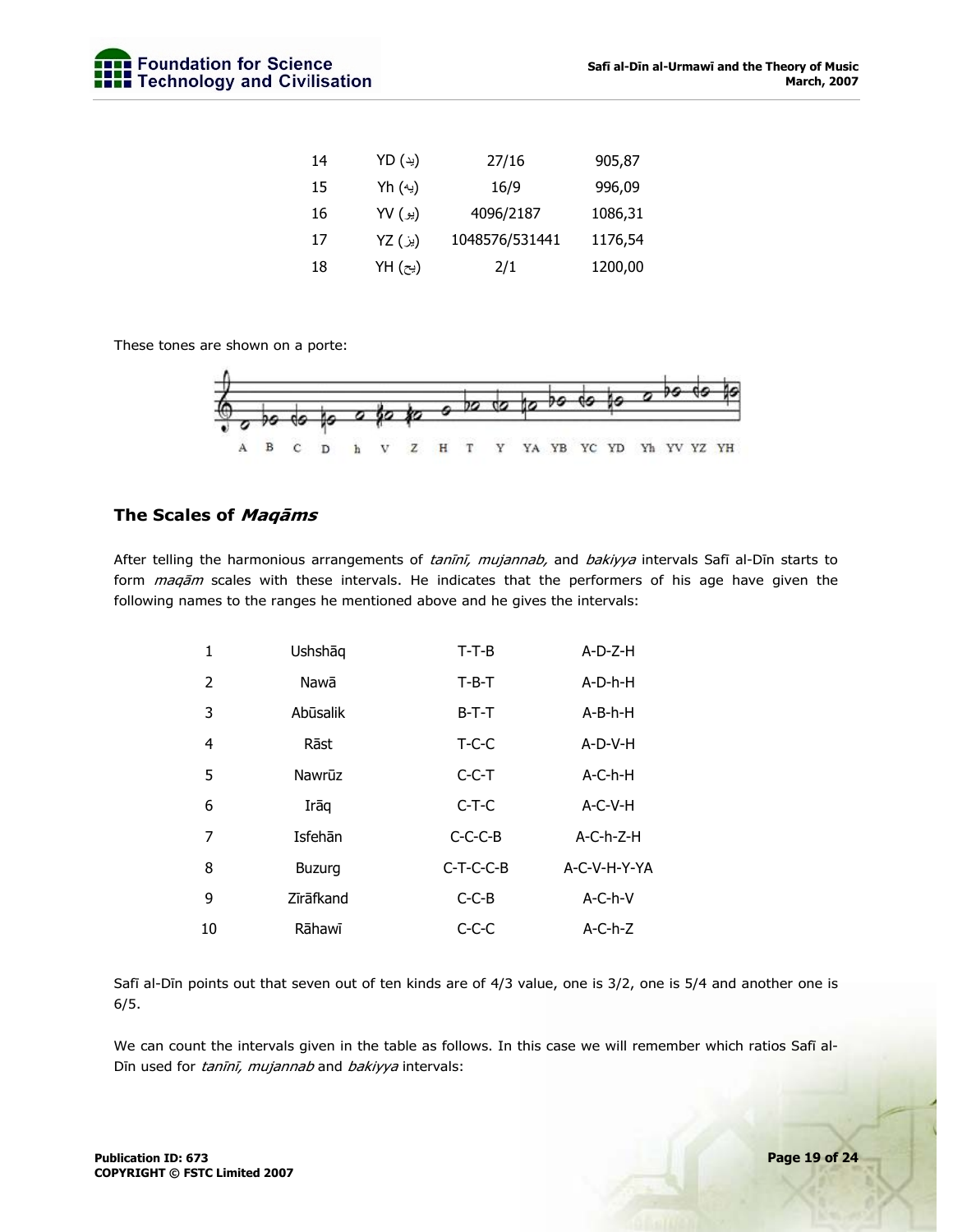| Ushshāg       | : 9/8x9/8x256/243=4/3                                   |
|---------------|---------------------------------------------------------|
| Nawā          | : $9/8x256/243x9/8=4/3$                                 |
| Abûsalik      | : 256/243x9/8x9/8=4/3                                   |
| Rāst          | : 9/8x65536/59049x2187/2048=4/3                         |
| Nawrūz        | : 65536/59049x2187/2048x9/8=4/3                         |
| Irāq          | : 65536/59049x9/8x2187/2048=4/3                         |
| Isfehān       | : 65536/59049x2187/2048x2187/2048x256/243=4/3           |
| <b>Buzurg</b> | : 65536/59049x9/8x2187/2048x65536/59049x256/243=3/2     |
| Zīrāfkand     | : 65536/59049x2187/2048x256/243=8192/6561 <sup>39</sup> |
| Rāhawī        | : 65536/59049x2187/2048x2187/2048=81/64 <sup>40</sup>   |

Safī al-Dīn arranges the first seven of the kinds above having the value of full tetra chord with their equals and one tanīnī, that is to say, he does it by adding the pentha chords of the same ranges into these tetra chords. While doing this he arranges them by leaving interval (tanini-9/8) at the high pitch side (munfasil al-ahad), at the low pitch side (munfasil al-athqal) and at the middle (munfasil al-awsat) and he points out the most used ones of the ranges.

The first kind (Ushshāq) is arranged with the first and second tetra chords with the arrangement of munfasil al-ahad, munfasil al-athqal and munfasil al-awsat as follows:

Munfasil al-ahad : A-D-Z-H-YA-YD-Yh-YH: 4/3x4/3x9/8=2/1 Munfasil al-athqal: A-D-Z-Y-YA-YD-YZ-YH: 9/8x4/3x4/3=2/1 Munfasil al-awsat: A-D-Z-H-YA-YD-YZ-YH: 4/3x9/8x4/3=2/1

He says that of the three, the range arranged as *munfasil al-ahad* is the most used. To note, this is the range of Ushshāq arranged as tetra chord-tetra chord-tanīnī, its tetra chords are also arranged as T-T-B: 9/8x9/8x256/243x9/8=4/3.

As the interval ratios of the ranges above were mentioned before, we will not mention them again here. So, a range of Ushshāq is composed of ratio values of 9/8x9/8x256/243x 9/8x9/8x256/243x9/8=2/1 in one octave. This is the following topic and *maqām* ranges are composed of the ranges arranged here. As same as above Nawā, Abūselik, Rāst, Nawrûz, Irāq, Isfehān kinds are arranged, there occurs totally 63 scales.

Safī al-Dīn determined the ones well known among the musical artists and mostly used in these ranges. He demonstrated them in a table such as below:

| Ushshāg |   | A-D-Z-H-YA-YD-Yh-YH |
|---------|---|---------------------|
| Nawā    | ٠ | A-D-h-H-YA-YB-Yh-YH |

 $39$  This is the kind as Safī al-Dīn indicates, having a value of 5/4. The ratio is the average value of the major third with a value of 8192/6561 used in practice.

<sup>&</sup>lt;sup>40</sup> Safi al-Din gives the ratio of 6/5 for Râhewî. But the ratio of 6/5 is the ratio used instead of the minor third with the ratio of 32/27.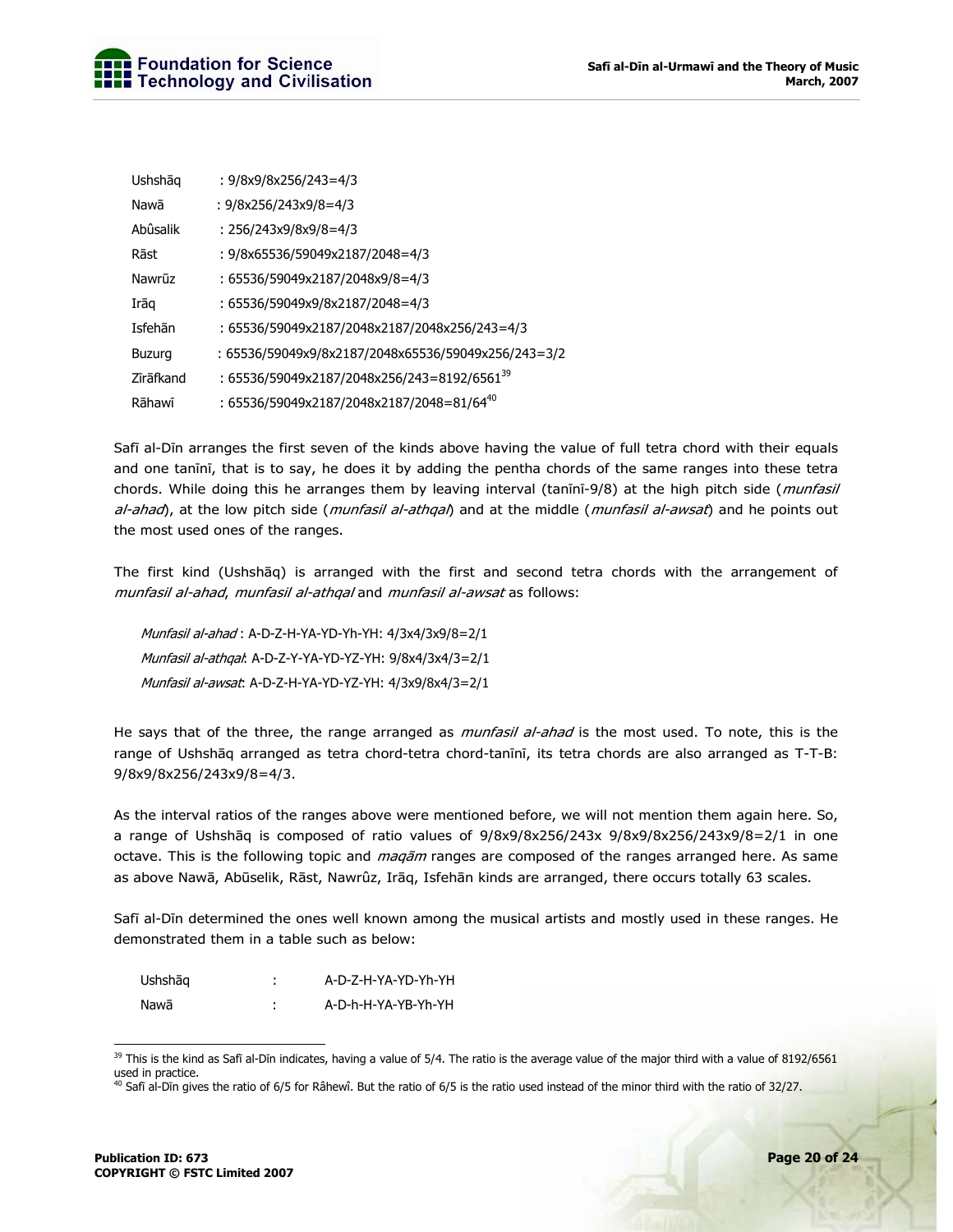| Abûsalik                   |   | A-B-h-H-T-YB-Yh-YH    |
|----------------------------|---|-----------------------|
| Rāst                       |   | A-D-V-H-YA-YC-Yh-YH   |
| Hijāz                      | ÷ | A-C-V-H-Y-YC-Yh-YH    |
| Nawrūz                     |   | A-C-h-H-Y-YB-Yh-YH:   |
| Isfehān                    | t | A-D-V-H-YA-YC-Yh-YH   |
| Zangüla                    |   | A-D-V-H-Y-YC-Yh-YH    |
| Rāhawī                     | t | A-C-V-H-Y-YB-Yh-T     |
| Zīrāfkand                  | t | A-C-h-H-Y-YB-YC-YV-YH |
| Buzurg                     |   | A-C-V-H-Y-YA-YD-YV-YH |
| Muhayyer Husaynī           | ÷ | A-C-h-H-YA-YC-Yh-YH   |
| Nihüft                     | t | A-C-V-H-Y-YA-YC-Yh-YH |
| Hijāz (its another scale): |   | A-C-h-H-Y-YC-Yh-YH    |
| Kawasht                    |   | A-C-V-H-Y-YB-YC-YV-YH |
| Kardāniye                  | t | A-D-V-H-Y-YA-YD-YV-YH |
| Husaynī                    | Ì | A-C-h-H-YA-YB-Yh-YH   |
| Irāk                       |   | A-C-V-H-Y-YC-Yh-YZ-YH |

Safī al-Dīn showed the one (rast) he chose among these scales with its 17 tones and indicated that the ones knowing the arrangements of the intervals would be able to show each period with the same method. Safī al-Dīn did not show all the *maqāms* he named and gave the intervals in the table. The ones he showed in the table are: Ushshāq, Abusalik, Nawā, Rāst, Husaynī, Rāhawī, Zanqüla, Irāk, Isfehān, Zīrāfkand, Hijazi/Hijaz, Buzurg. He showed these *maqām* scales by adapting on each tone as 17 layers. However, he started from the starting sound of the second tetra chord of the former layer at each layer.

In the Treatises of al-Kindī, although the maqams which Safi al-Din mentioned with the names above are not taken place, together with tanīnī, lawnī and te'līfi names consisting the maqāms, three more kinds and seven *maqām* ranges are presented. These are shown with the notes of modern time by the editors studying al-Kindī. These *maqām*s do not have a special name in al-Kindī but they are shown with their equal *maqāms* in Greek music <sup>41</sup>. The subject of *maqām* is in the important topics of subsequent music manuscripts.<sup>42</sup>

Safī al-Dīn completes his work by mentioning several accords of the  $\bar{u}d$ , the subject of transforming tones (nagme), in the fifth discourse the subject of  $ik\bar{a}'$  and composing.

<sup>-</sup>41 Turabi, pp. 83-84.

<sup>&</sup>lt;sup>42</sup> The source of these *adwārs* is Safī al-Dīn. However, there have been substantial differentiations in defining *maqāms* and their numbers and existed important varieties about this subject between these manuscripts. See Alishah, fols. 14b-24b; al-Lādhiqī, al-Risāla al-fathiyya, fols. 74a-74b; al-Shirwānī, Majalla fī al-mūsīqī, fol. 100; Hizir b. Abd Allah, Kitāb al-adwār,Topkapi Rewan no: 1728, fol. 63b; Traité anonyme, pp, 107-120.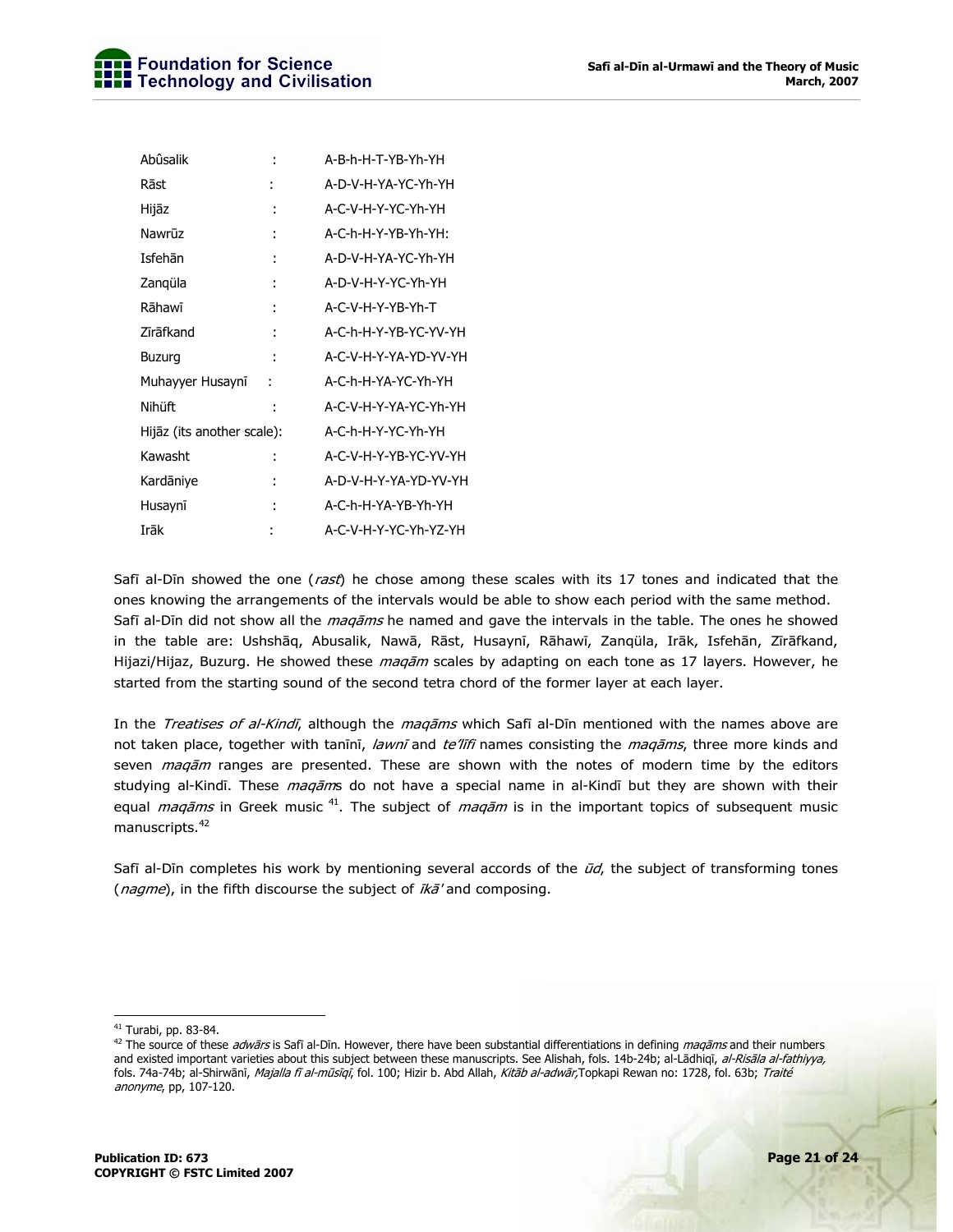## **Conclusion**

Safī al-Dīn is a scholar who occupies an important place in the history of Eastern music in the XIII<sup>th</sup> century. His fame relies on the influential works he wrote in the field of theoretical music. Besides being a theoretician, he was a professional music performer, a composer and an inventor of musical instruments. As in the Eastern sources, Safī al-Dīn is also one of the theoreticians that took a valuable place in the works of Western modern writers who studied Eastern music. His works had been a source for almost all the musical writings composed in subsequent centuries. These writings, are as if they were, mere annotations on the original discoveries of Safī al-Dīn. The authors of these works name Safī al-Dīn the master of this field and praise him.

The main treatise of Safī al-Dīn al-Sharafiyya is perfect in terms of both arrangement and style. This feature of the work is, as we mentioned before, due to the fact that the author knew Arabic previous literature and built upon it.

Safī al-Dīn studied the ratios between the numbers very systematically, named the intervals established with these ratios, classified them, and explained the consonance and dissonance ones in detail.

After al-Fārābī, the tetra chord divisions had never been examined in such a detailed way in any adwār. Safī al-Dīn showed all possible divisions and pointed out the most consonant of these. He mentioned the tetra chords with four intervals and penta chordal kinds and explained the consonant ones. Some writers following him avoided this topic as it is complicated and full of details, and did no more than following the same route as Safī al-Dīn.

Safī al-Dīn al-Urmawī benefited from several sequencing forms of tetra chord, penta chord and tanīnī intervals while he was arranging two octave ranges. While forming one and two octave ranges, he arranged the intervals of tetra chord and penta chord in several ways and formed the *maqāms* with the consonant ranges appearing after this work. In addition, he mentioned some topics such as the determination of 17 sound ranges, common tones of scales, transposition, performing of an instrument, the order of accords, and the performance with several accords and compositions.

The examination and naming of the *maqāms* in Kitāb al-Adwār and al-Sharafiyya of Safī al-Dīn were achieved for the first time. In al-Sharafiyya Safī al-Dīn arranged 63 ranges with tetra chords and penta chords, and he produced 18 *maqāms* out of them and showed the scales of 12 ones in the tables by adapting them into 17 tones/notes. Up until the end of the fifteenth century, there seems no great change in the classification and naming of the *maqāms* that Safī al-Dīn accomplished.

Having a great knowledge over the terminology of music in his age, Safī al-Dīn surveyed almost all the topics in al-Sharafiyya with a clear and understandable language and style. With the purpose of being a light for the incoming studies in the future, we believe that al-Sharafiyya's valuable work supplyed some substantial contributions which should be noticed by everybody writing over theoretical music in the Islamic heritage of the past.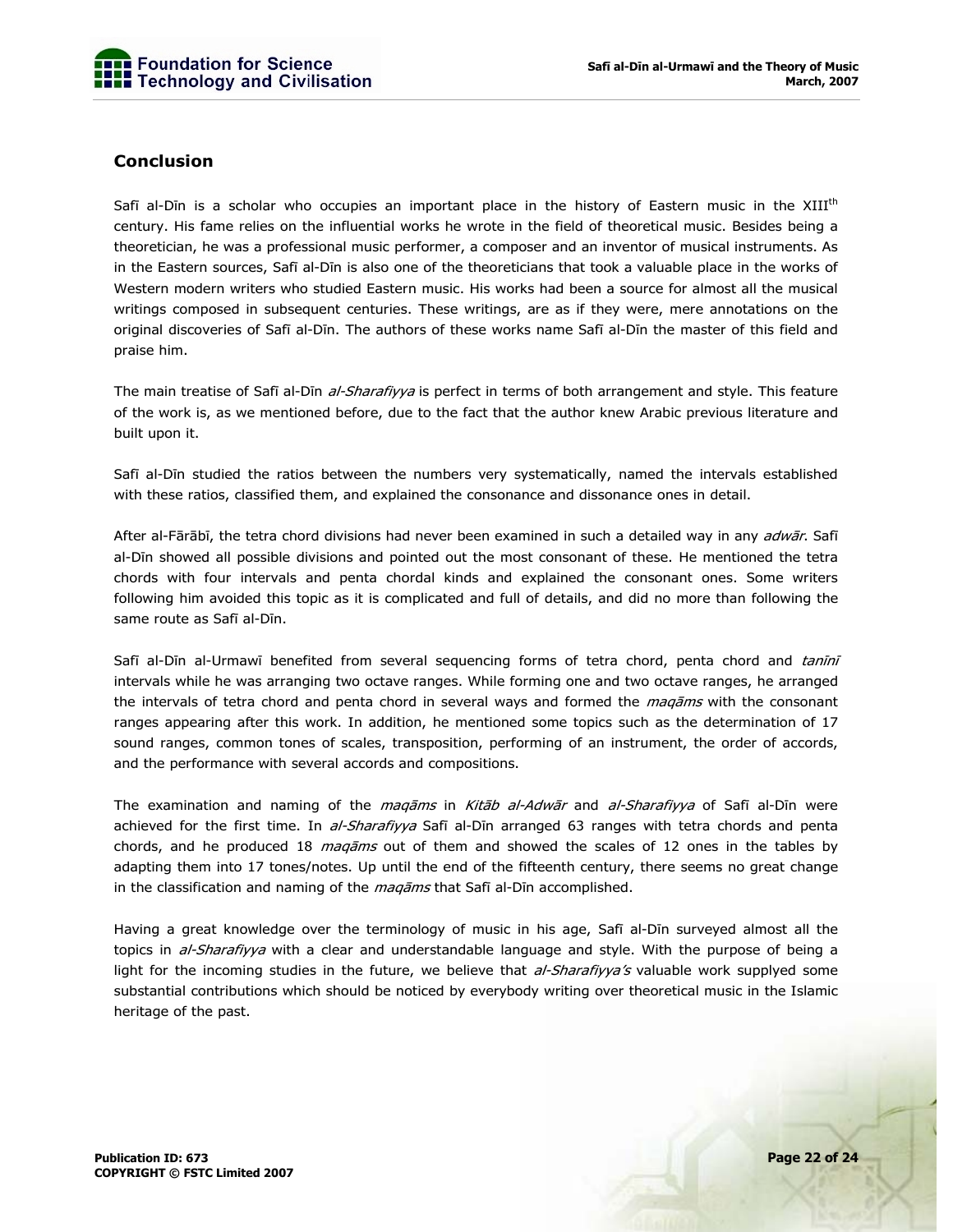## **Bibliography**

Al-Fārābī, Abū Nasr Muhammad b. Muhammad b. Tarkhān, (d. 950) Kitāb al-Mūsīqī al-Kabīr, edited by Gattās 'Abd al-Malik Khashaba and Mahmūd Ahmed al-Hifnī. Cairo, n.d.

Al-Faruqi, An Annotated Glossary of Arabic Musical Terms. Westport, Connecticut: Greenwood Press, 1981.

Alishah b. Haci Buke, Mukaddimat al-Usûl. University of Istanbul, The Library of Ancient Works, The Department of Persian Manuscripts, MS 1097.

Bardakçi, Murat, Meragali Abdulkadir. Istanbul, 1986.

Can, Mehmet Cihat, XV. Yüzyil Türk Mûsikîsi Nazariyâti (Ses Sistemi). Doctorate Thesis, Istanbul, 2001.

D'Eerlanger, Baron Rodolphe, "Traité anonyme dédié au Sultan Osmanli Muhammed II", La Musique Arabe, Paris, 1939, v. iii.

––– "Safiyu-d-dîn al-Urmawî, Aš-Šarafiyyah", La Musique Arabe. Paris, 1938, III, pp. 1-182.

Chabrier, Jean Claude, "Musical science", *Encyclopedia of the History of Arabic Science*. Edited by Roshdi Rashed with the collaboration of Régis Morelon. London/New York: Routledge, 1996, vol. 2, pp. 581-613.

Farmer, Henry George, Safiyeddîn, Islam Ansiklopedisi. Istanbul, 1967, c. X. --- The Sources of Arabian Music. Leiden, 1965.

Fath Aallah Mumin al-Shirwānī, Majalla fī 'l-mūsīqī, edited by Fuat Sezgin. Frankfurt 1986.

Hizir b. Abd Allah, Kitāb al-Adwār. Topkapi Rewan, MS 1728.

Ibn Sīnā, Kitāb al-Sifā, Gawāmi' 'ilm al-mūsīkā, edited by Zekeriyya Yusuf. Cairo, 1956.

Ikhwān al-Safā, Rasā'il: al-Risāla al-Khāmissa fi al-Mûsiqā, and al-Risāla al-sādisa fī al-nisba al-'adadiyya wa 'l-handasiyya, edited by Khayr al-Dīn al-Ziriklī. Cairo, 1928, vol. 1.

Muhammad b. Abd al-Hamīd al-Lādhiqī, Al-Risālah al-fathiyya fī al-mūsīqī. Istanbul Municipality, Taqsim Ataturk Library MS K23.

Safī al-Dīn al-Urmawī, Kitāb al-adwār. Yale University, The Beineke Rare Book and Manuscript Library, MS S73.

Shiloah, Amnon. The Theory of Music in Arabic Writings, (c. 900-1900). München, 1979.

Tura, Yalçin, Türk Musikisinin Meseleleri (The Problems of Turkish Music). Istanbul, 1988.